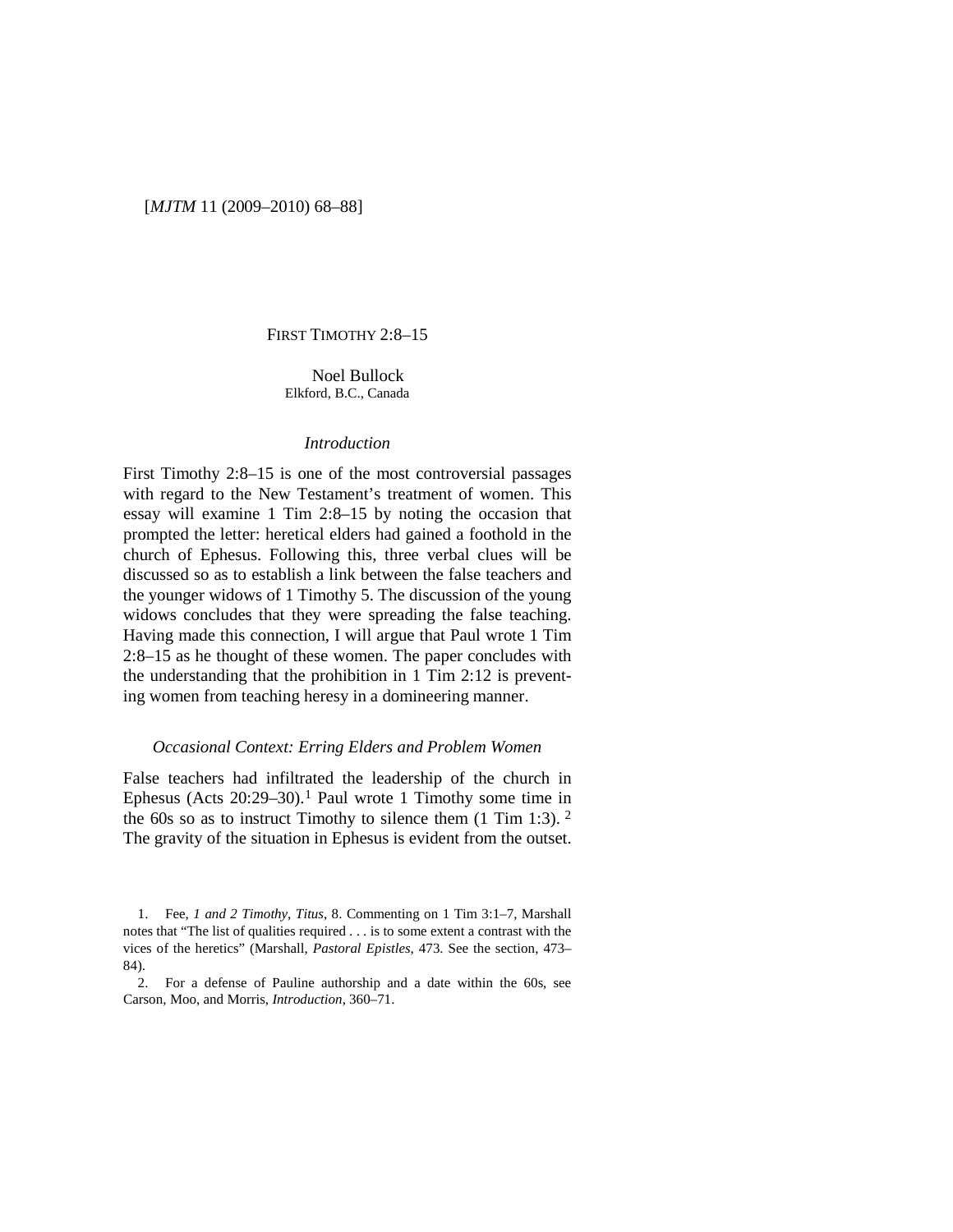The traditional opening prayer of blessing is absent.<sup>[3](#page-1-0)</sup> Upon opening his letter Paul immediately identifies some of the false doctrines: they are fixated on "fables and endless genealogies" and the "law" (1 Tim 1:4, 7). This description is significant from several angles. First, its position in the letter tells of its importance: it occurs very early, coming immediately after the introduction. Second, it sheds light on the content of the heresy, for it is the first false doctrine that Paul identifies. Beyond its position in the letter, a fixation on genealogies would also seem to be indicated by the adjective "endless." This doctrine was prominent in Paul's mind as he thought of the false teaching. Later on, Paul also notes that they forbade marriage, and quite likely sexual union within marriage. Some foods were also prohibited (1 Tim 4:1–3). It seems that the heresy was a deviant form of Judaism.

The heresy did more than just create abstract problems. It led to wrong behavior in the church. Paul portrays the false teachers as being argumentative (1 Tim 6:4), greedy (1 Tim 6:5), selfasserting and aggressive (1 Tim 6:3–5), as well as proud (1 Tim 6:5). Since they were ranked among the leaders, their example had created a context of conflict, leading others to engage in un-Christian behavior (1 Tim 2:8, 9–10, 6:17–19). Hence the whole letter was written to counter the false teachers, so that the church in Ephesus would know how to "conduct" (*anastrephesthai*) itself (1 Tim 3:15). [4](#page-1-1)

<span id="page-1-0"></span>3. The only other letters missing this greeting are Galatians and Titus, both of which treat situations of urgency. Elsewhere in Paul's correspondence to churches (Rom 1:8–10; 1 Cor 1:4–6; 2 Cor 1:3–7; Eph 1:1–10; Phil 1:4–6; Col 1:3–4; 1 Thess 1:2–3; 2 Thess 1:3–4; 2 Tim 1:3–4) and to individuals (Phlm 4–7), he follows the traditional format of letter writing.

<span id="page-1-1"></span>4. There is a tendency to use 1 Tim 3:15 in a way that bypasses the occasional context of false teachers, and draws the inference that 1 Timothy may be used primarily as a manual for establishing an "order" for the church. See for example, Polythress, "The Church as Family," 235–36. However, the verb  $\alpha$ ναστρέφω refers to "conduct" or "demeanor" and does not have the sense of "order," "arrange," "establish," "set up," or "organize." The same applies to its cognate noun, αναστροφή (Bauer, Arndt, and Gingrich, *Lexicon*, 72–73). Moreover, Polythress uses the ethos of family (1 Tim 5:1–2) to translate the household organization into the structural shape of the church. It is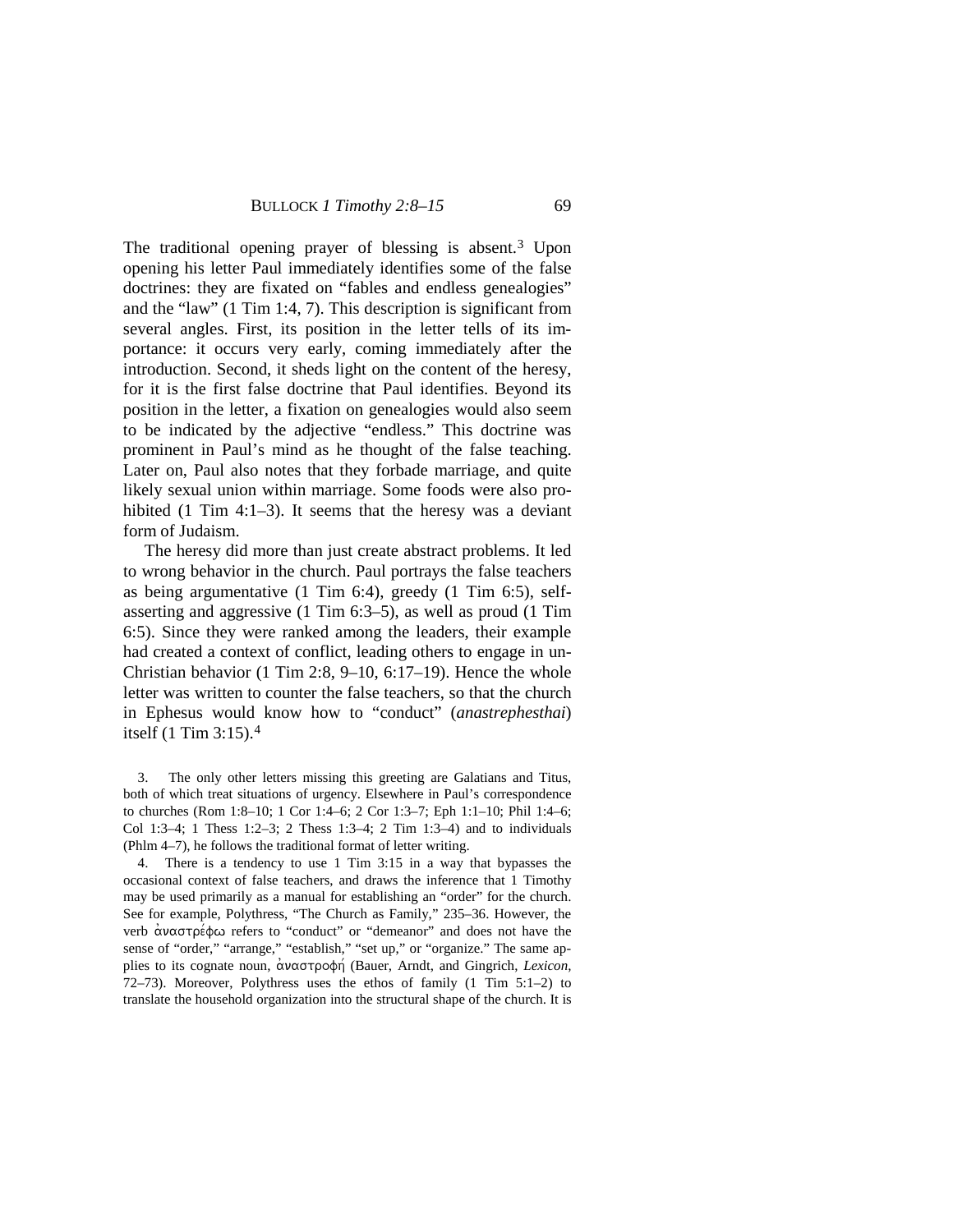#### *False Teachers and the Younger Widows*

The church in Ephesus was made up of a cross-section of Roman society. From an economic standpoint, there were wealthy  $(1$  Tim 6:19) and poor, such as slaves  $(1 \text{ Tim } 6:1-2)$ . There were married couples (1 Tim 3:2) as well as widows (1 Tim 5:9–11). There were members over sixty years of age (1 Tim 5:9) and younger members such as children. In short, the church reflected the diversity of the society around it. Presumably, within the church at Ephesus, people of different backgrounds embraced the false teachings. However, three verbal links suggest that the false teachers had their greatest success with the younger widows in the congregation. These links are the use of the verb "turn aside" (*ektrepo*<), the concept of "idle talk," and the following of "demonic" or "Satanic" teachings.

*Ektrepo* is used in the pastorals only with reference to false teachings, and primarily with regard to the young widows.[5](#page-2-0) On a general level, those influenced by the heresy are said to have "turned aside."[6](#page-2-1) Again, those not listening to the truth have "turned aside" to fables (2 Tim 4:4). Timothy is warned not to "turn aside to profane and idle babblings" (1 Tim 6:20). However, the younger widows are said to have actually taken this step. They have "turned aside after Satan" (1 Tim 5:13). While this description would theoretically apply to anyone who

telling that in so doing he passes over the structure of household slavery (1 Tim 6:1–2). Neither does he comment on Paul's instructions that younger widows (those under 60) be married (1 Tim 5:14). The selection of some aspects of a first-century household, such as male leadership, and the passing over of others, such as slavery and the requirement that widows under sixty be married, suggests that a prior concept of the "household" is in fact operative in his argument.

<span id="page-2-0"></span>5. Fee has rightly noted that the concept of wandering away from the faith is an integral idea in 1 Timothy, which is expressed using different verbs (Fee, *1 and 2 Timothy, Titus*, 43–44). However, of the verbs that are used to convey this concept (απωθέω, αφίστημι, εκτρέπω) only εκτρέπω is applied to a specific group of the congregation. This is not done with the other verbs that communicate the idea of "turning away."

<span id="page-2-1"></span>6. 1 Tim 1:6; Gk. εξετράπησαν.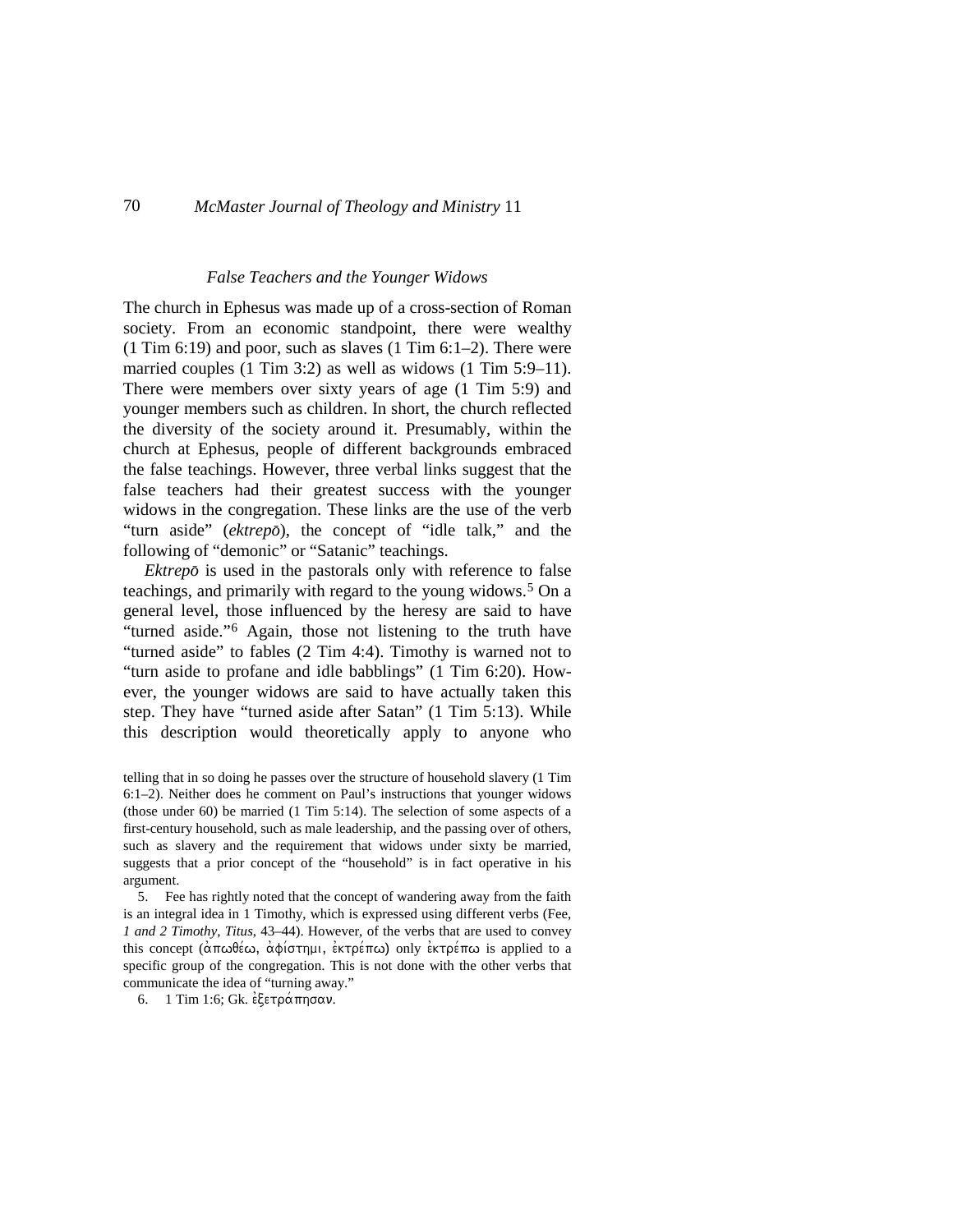followed the false teachers apart from the young widows, this label is applied to no other segment of the congregation.

The false teaching is characterized by "idle talk" (1 Tim 1:6).[7](#page-3-0) *Mataiologia* is a compound noun made up of *mataios* meaning "idle" or "empty" and the word *logos* meaning "communication" that is "chiefly oral" in nature.[8](#page-3-1) The fruit of the false teaching is manifested in the young widows. They are "idle," and not only idle but also "gossips and busybodies, saying things which they ought not" (1 Tim 5:13). This is especially significant because within the Pastorals the terms *argos* (idle) and *matalogia* are used exclusively to describe the false teaching.<sup>[9](#page-3-2)</sup> And once again, while this description of "idle" might describe any person that listened to the false teachers, in 1Timothy, it is only applied to the young widows.

Another link between the false teaching and the young widows is in the description of their beliefs. The false teaching is described as the "doctrine of demons" (1 Tim 4:1). The younger widows are said to have turned aside after "Satan" (1 Tim 5:15). The semantic overlap between "Satan" and "demons" is such as to indicate another link between the false teachers and the younger widows. And again, Paul says this of no other segment of the congregation; only the younger widows are described as such.

It is important to note that when Paul says that they are "busybodies<sup>"[10](#page-3-3)</sup> (*periergoi*) in 1 Tim 5:13, he is *not* referring to the women who are chatting about their neighbors' affairs. This term is used in one other place in the New Testament, in Acts 19:19. There it is translated "those who practice sorcery" (NIV). In 1 Timothy, *periergoi* is used in a paragraph where Paul concludes that the young widows have turned aside after Satan. The term "busybodies" conveys much more than gossip. It refers to their advocacy of the false teachings as they go house to house (1 Tim 5:13). As we shall see later on, it is significant that Paul has

- 8. Bauer, Arndt, and Gingrich, *Lexicon*, 621, 599.
- <span id="page-3-3"></span><span id="page-3-2"></span>9. See also Titus 1:12 where  $\alpha$ <sup>o</sup> $\gamma$ <sup>o</sup> $\gamma$  is used.
- 10. Gk. περίεργοι.

<span id="page-3-1"></span><span id="page-3-0"></span><sup>7.</sup> Gk. ματαιολογία.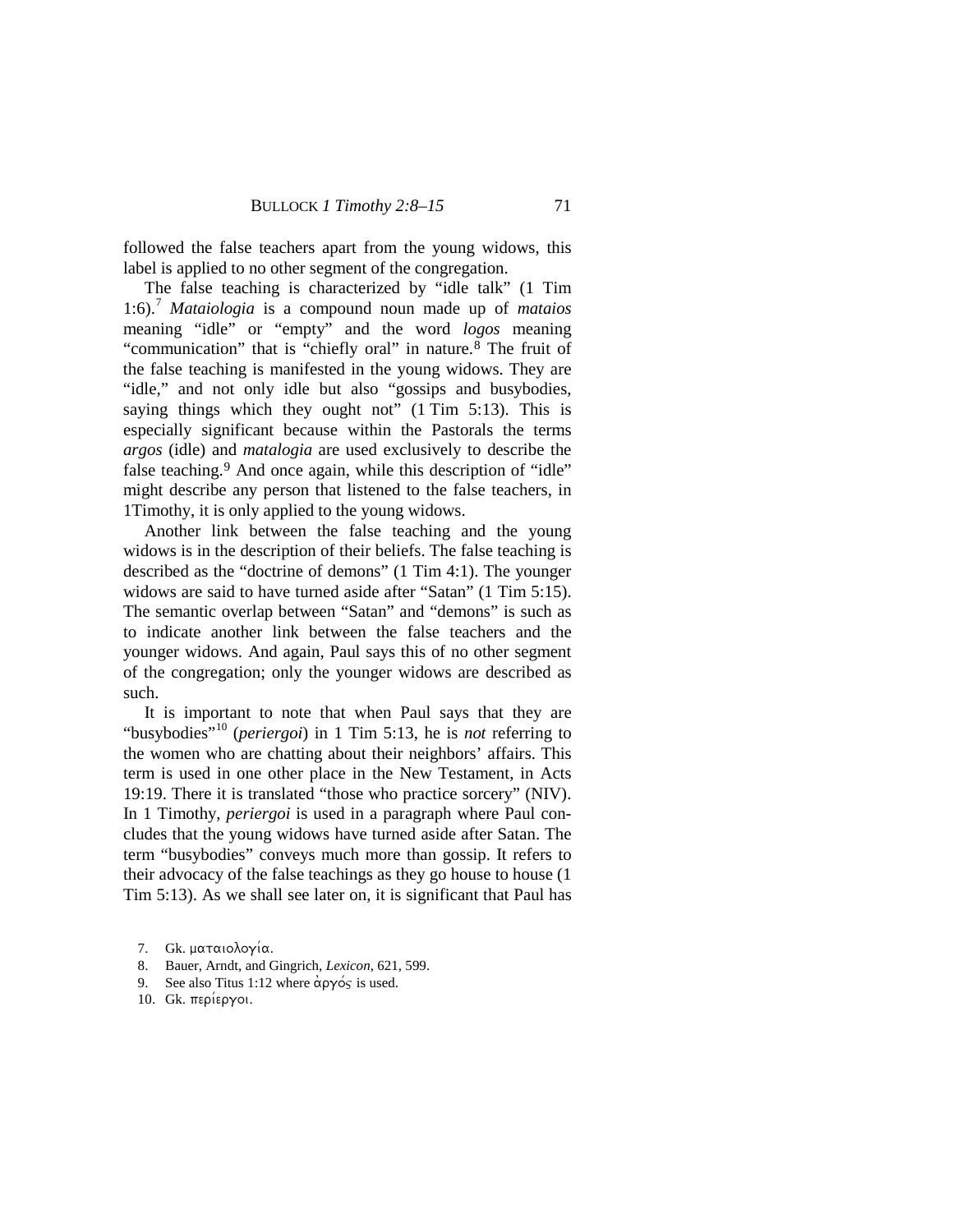portrayed these women as being among those who were advancing the false teachings. When coupled with Paul's use of the expression "turn aside," as well as the concept of "idle talk" this suggests that in Paul's mind, there was a unique link between the false teachers and the young widows.

By forbidding marriage, the false teachers opened up new roles for women in the congregation, apart from their traditional roles as wives or mothers.[11](#page-4-0) Perhaps this explains the teaching's success with the women in the congregation.<sup>[12](#page-4-1)</sup> One particularly sought-after role was that of teacher. In his opening comments Paul states that the false teachers want "to be teachers of the law" (1 Tim 1:7). Inasmuch as a student will be like their teacher, this seems also to describe the aspirations of the younger widows. Paul warned that the widows had been going from "house to house . . . saying things which they ought not" (1 Tim 5:13). Here a number of observations are in order. First, going "house to house" is Paul's own description of his ministry in Ephesus (Acts 20:20). The false teachers had adopted it in order to draw— "make captive"—the women after themselves (2 Tim 3:6). Now the young widows were using the same method that had been used to lead them astray (1 Tim. 5:13). Second, inasmuch as these young widows had already been sitting at the feet of the false teachers (1 Tim 5:12 "*learn* to be *idle*," also 1 Tim 1:6), "saying things which they ought not" (1 Tim 5:13) refers to the content of the false teachings.<sup>[13](#page-4-2)</sup> Given the success that the false teachers enjoyed with the young widows, these women ought to be included among those who desire "to be teachers of the law" (1 Tim 1:7). Thus, Paul is aware that young widows figured prominently among those who were listening to the false teachers and pursuing positions of leadership,

12. Ibid.

<span id="page-4-2"></span><span id="page-4-1"></span><span id="page-4-0"></span>13. Fee, *1 and 2 Timothy, Titus*, 122. The errant content of their speech is further suggested by the terms  $\phi\lambda\acute{\iota}\alpha\rho\acute{\iota}$   $\alpha\acute{\iota}$   $\pi\epsilon\rho\acute{\iota}\epsilon\rho\gamma\acute{\iota}$ , the latter of which is used in Acts 19:19 to describe "spells" and "magical arts" (Fee, *1 and 2 Timothy, Titus*, 125).

<sup>11.</sup> Moo, "What Does It Mean," 181.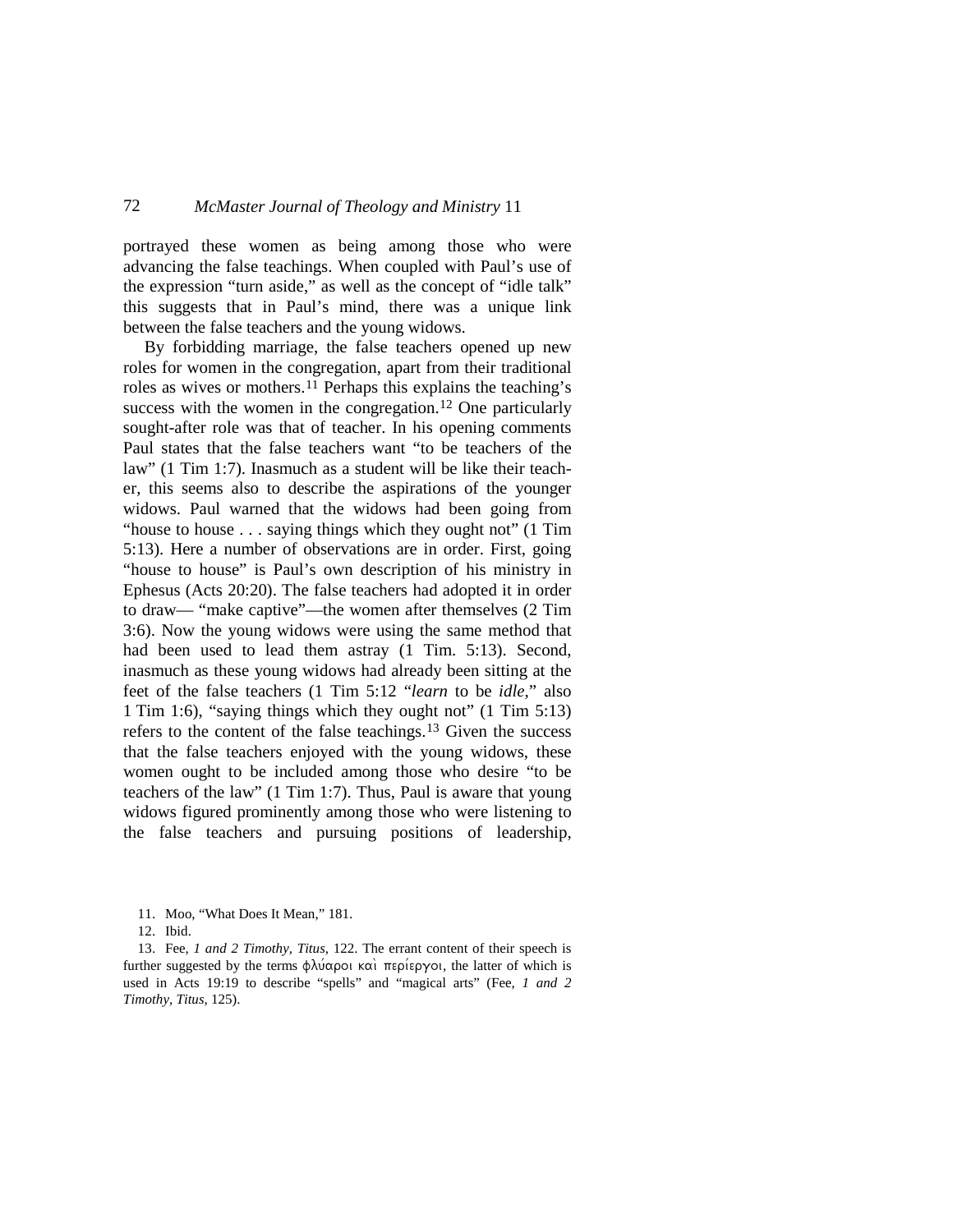particularly teaching.[14](#page-5-0) This situation is the backdrop for 1 Tim 2:8–15.

#### *The Literary Context: 1 Timothy 2:8–15*

The first problem Paul corrects deals with the men.<sup>[15](#page-5-1)</sup> They are instructed as to how they should pray.[16](#page-5-2) The focus on their demeanor connects this passage to the larger theme of 1 Timothy: the conduct of the "household of God" (1 Tim 3:14–15). They are to pray "without wrath and disputing," in all likelihood because the false teachings were causing dissension.<sup>[17](#page-5-3)</sup> Prayer is good, but the manner in which it was being done was not.

The term "likewise" signals that Paul is going to instruct the women. [18](#page-5-4) His concern for the church's conduct (1 Tim 3:15) is piqued by the women's attire. They were to dress (Gk. *en katastole*<) with propriety (*so*<*phrosune*<). *Katastole*<, denotes not only clothing, but "deportment" or the manner in which one

<span id="page-5-0"></span>14. Among other arguments, Mounce, *Pastoral Epistles*, 124, has objected that 1 Timothy does not *explicitly* indicate that women were teaching because it does not use the word "teach." Therefore, he concludes, the prohibition from teaching in 1 Tim 2:12 cannot be a correction to women who were teaching in the church, and who were being prohibited because they were deceived. This objection is problematic. Teaching is broadly understood as conveying information—whether it be true or false— through the medium of speech. And this is precisely what Paul indicates these women are doing with the heresy: going house to house and *saying* things that they ought not. Furthermore, Mounce's objection falls short because the prohibition in 1 Tim 2:12 could still be directed against women who were deceived *even if they were not already teaching, for Paul knew that they were vying for this position* (1 Tim 1:7). In this case, Paul's prohibition would be a pre-emptive measure.

<span id="page-5-1"></span>15. Gk.  $\alpha \nu \delta \rho \alpha$ . 1 Tim 2:8 begins with "thus" (Gk.  $\sigma \nu \nu$ ). This connects the pericope to the preceding references to the false teaching (1 Tim 1:3; 1:19b— 2:1).

<span id="page-5-2"></span>16.  $\alpha \nu \delta \rho \alpha$  is best understood as "men" and not "husbands," contra Hugenberger, "Women in Church Office." For a rebuttal see Schreiner, "An Interpretation," 93–94.

17. Ibid., 91.

<span id="page-5-4"></span><span id="page-5-3"></span>18. Marshall, *Pastoral Epistles*, 447, says, "The common factor is 'instruction' not the content of the instruction."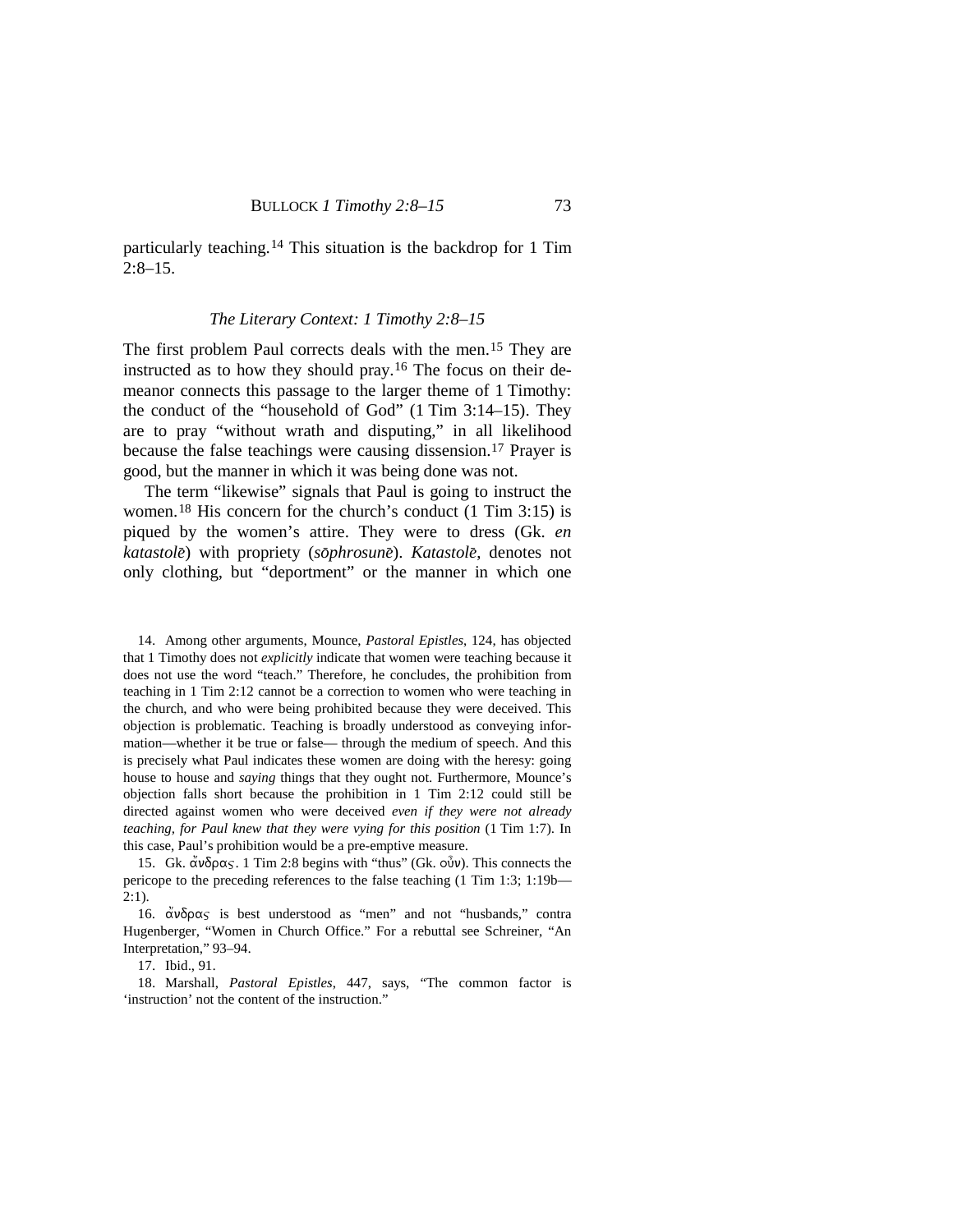conducts oneself.[19](#page-6-0) The women's expensive clothes flaunted their status and were a form of self-advancement that was inconsistent with Christian character. The latter term,  $s\bar{o}phrosun\bar{e}$ introduces and concludes the whole passage (1 Tim 2:15). It refers to "propriety." Dressing is appropriate, but the manner in which these women were dressing clearly was not.

While all women could afford to clothe themselves in good works (1 Tim 2:10), only a few could afford to dress "with braided hair or gold or pearls or expensive clothes (1 Tim 2:9).<sup>[20](#page-6-1)</sup> Prior to discussing the more contested verses of this passage, it should be noted that Paul is giving absolute instructions to women, *even when it is clear that he only has a select group of wealthy women in mind* (1 Tim 6:17). This ought to alert the reader that in 1 Tim 2:12, Paul may only be addressing a particular group of women, such as the younger widows, even as he uses absolute language. Elsewhere the wealthy were instructed not to be "arrogant" (1 Tim 6:17).<sup>[21](#page-6-2)</sup> Again, being wealthy is not wrong in itself, but it is wrong to be arrogant by dressing ostentatiously.

The women's dress was an indication of their spiritual inclination. Paul offers corrective instructions in vv. 11 and 12. [22](#page-6-3) He begins speaking of "woman" generically and in the singular, rather than the plural as v. 9. He gives the imperative "Let a

19. Schreiner, "An Interpretation," 94.

<span id="page-6-1"></span><span id="page-6-0"></span>20. Padgett, "Wealthy Women," 23, comments, "This concern for modesty in dress was also a standard Greco-Roman virtue for women. Yet the selection of what not to wear indicates that these women were wealthy."

<span id="page-6-2"></span>21. Schreiner has offered a typical objection to the view that the Ephesian women were prevented from teaching because they were deceived. Commenting on v. 12, he writes: "A prohibition against women alone seems to be reasonable only if all the women in Ephesus were duped by the false teaching. This latter state of affairs is quite unlikely" (Schreiner, "An Interpretation," 92). As we have seen, even though only a few women could afford to dress with gold and pearls, Paul offers an absolute prohibition against any woman's doing so. Paul's method of problem-solving, just prior to the most contested verses in the passage (vv.  $11-12$ ), suggests that it is indeed possible that in vv.  $11-12$ Paul may well have a specific group of women in mind even though he addresses women generally, just as he does here in vv. 9–10.

<span id="page-6-3"></span>22. Padgett, "Wealthy Women," 23.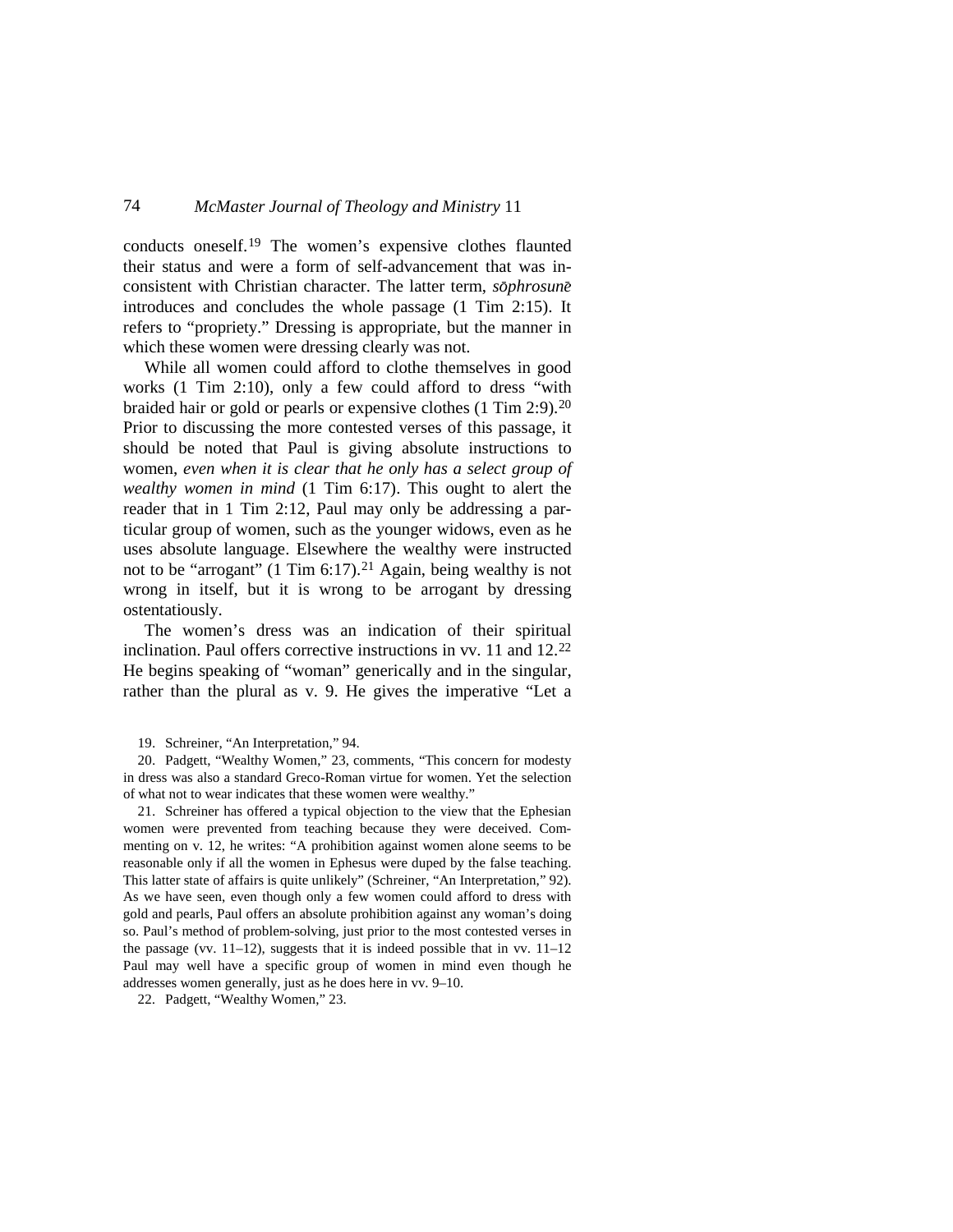woman learn."<sup>[23](#page-7-0)</sup> Apart from 1 Tim 2:11, the verb for "learn" is used only in connection with the widows in Ephesus. The first instance is corrective with reference to older widows' families (1 Tim 5:4). A widow's children and grandchildren must "learn" to care for their own widows. This sort of learning refers to the general "learning" that comes with life, rather than learning through formal instruction. More telling, however, is 1 Tim 5:13. The younger widows "learn to be idle." That the widows have learned the content of the heresy indicates that they have been sitting at the feet of the false teachers. In 1 Tim 2:11 the context refers to formal instruction by the church. Given the prevalence of false teaching in Ephesus and the use of "learn" in 1 Tim 5:13, the implied contrast in 1 Tim 2:11 is between false and orthodox teachers[.24](#page-7-1) The submission enjoined thus refers to orthodox teachers, and not to husbands.

Paul's concern is to correct the manner in which the women are to learn from the orthodox teachers. The term for "quietness" (*h*e*suchia*) forms an *inclusio* around vv. 11 and 12. *He<sub>suchia</sub>* can refer to the absence of speech. But it can also refer to a peaceful disposition. In this case, it is the disposition required of a student. Indeed, earlier in the same chapter, Paul used the adjectival form of *hesuchia* with the meaning "tranquil" or "peaceful" (1 Tim 2:2). The women are also to learn in "all submission." Inasmuch as they had previously been learning from false teachers, when they sit at the feet of the orthodox, they are not to dispute. That they are to learn in "all" submission indicates that they are to assent to every aspect of right teaching, and not just parts. [25](#page-7-2)

If there is an *inclusio* around vv. 11 and 12, there is also a contrast between the two verses. Whereas v. 11 enjoins women to learn, v. 12 prohibits the activity of teaching. There is an implied object attached to the verb "to teach." Did Paul forbid a

25. Ibid., 454.

<sup>23.</sup> Gk. μανθανέτω.

<span id="page-7-2"></span><span id="page-7-1"></span><span id="page-7-0"></span><sup>24.</sup> "Paul's imperative should be seen as a concern that women learn from orthodox teachers, and not primarily as a liberating force for women." (Marshall, *Pastoral Epistles*, 452).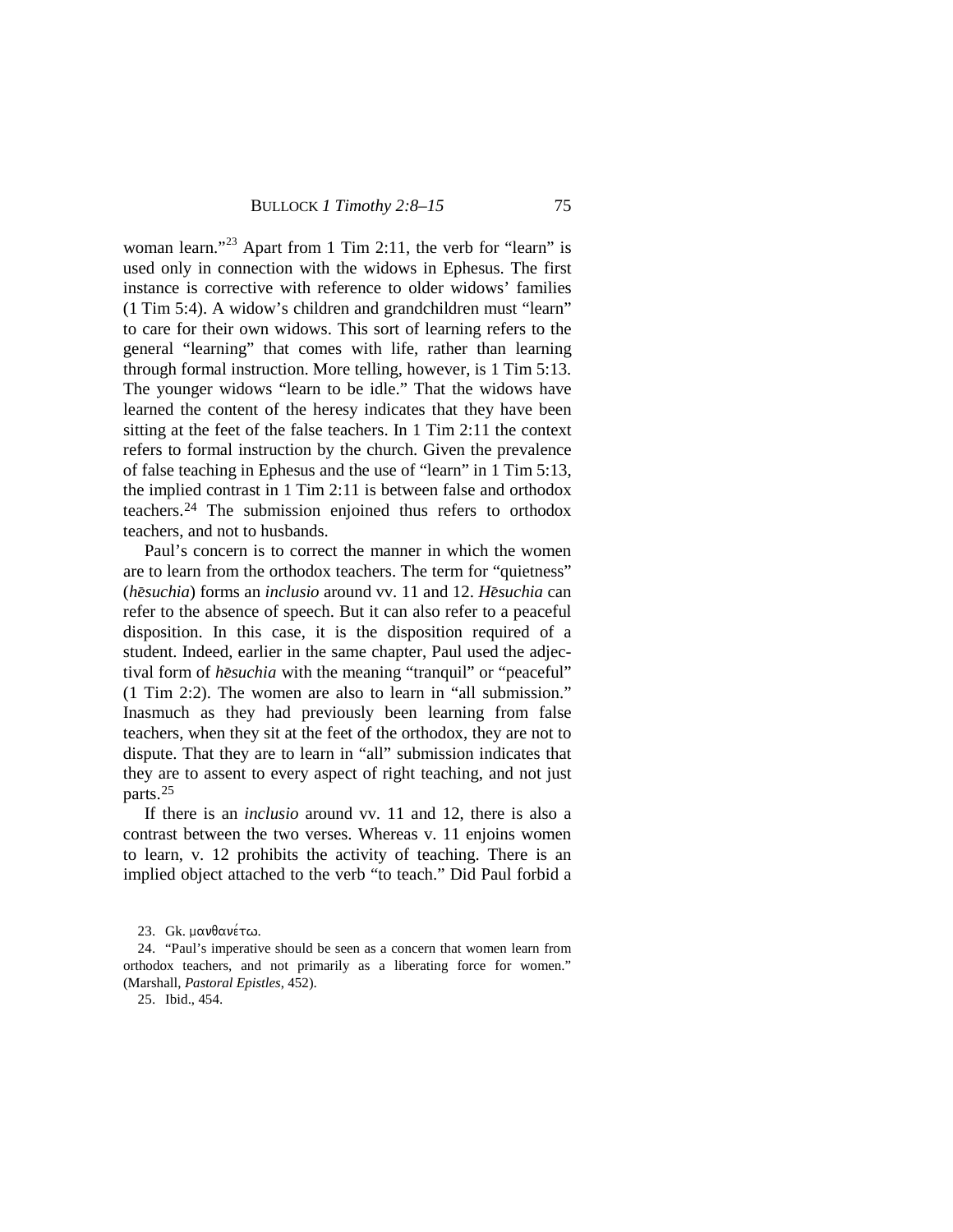woman to teach *orthodoxy* or *heresy*? [26](#page-8-0) One perspective holds that the object of "to teach" refers to the authoritative teaching of church.<sup>[27](#page-8-1)</sup> Another is that it refers to the teaching of error.<sup>[28](#page-8-2)</sup> The Greek verb *didasko* usually refers to the teaching of correct doctrine in the New Testament. However, this is a function of the scope of the New Testament and not of the verb. That is to say, given that the New Testament records the teachings of Jesus and his apostles, it is to be expected that *didasko* is most often used of orthodox teaching.<sup>[29](#page-8-3)</sup> The verb's ability to refer to both truth and error is evidenced in the Pastoral epistles. In Titus 1:11 it refers to false teachings.[30](#page-8-4) But in "itself the [verb] says nothing as to the acceptability or otherwise of the teaching as such.["31](#page-8-5)

One often-overlooked point suggests that in 1 Tim 2:12 *didaskein* refers to the teaching of error. The object of the verb *didasko*< is governed by its subject, and not by the form of the

<span id="page-8-0"></span>26. The infinitives "to teach" (Gk. διδάσκειν) and "to have authority" (Gk.  $\alpha\dot{\beta}$ evergiv) are introduced by a first-person present tense use of the verb  $\epsilon \pi \iota \tau \rho \epsilon \pi \omega$ . While the terseness of the English translation "I do not permit" seems imperatival, it should be recalled that this is not a command, but a regular use of the indicative mood, present tense. The duration of this prohibition will have to be determined by the context of the verb (Marshall, *Pastoral Epistles*, 454).

27. Moo, "What Does It Mean," 185.

28. Belleville, "Teaching," 223; Fee, *1 and 2 Timothy, Titus*, 73.

<span id="page-8-3"></span><span id="page-8-2"></span><span id="page-8-1"></span>29. Contra Shreiner, "An Interpretation," 77, who argues that the verb had positive connotations because  $\delta \delta \alpha \infty$  is "almost always used in a positive sense in the Pastorals."

<span id="page-8-4"></span>30. Titus 1:10–11 reads: "For there are many insubordinate, both idle talkers and deceivers, especially those of the circumcision, whose mouths must be stopped, who subvert whole households, teaching things which they ought not" (NKJV). That the content of verb διδάσκω is made explicit with the phrase "things which they ought not" is helpful, but it is not required to understand that the teaching is heresy. That the teaching is false could be concluded simply on the basis of Paul's description of the teachers as "idle talkers and deceivers." Thus, contra Kostenberger, in 1 Tim 2:12 Paul would not have had to offer "some other contextual qualifier specifying the (inappropriate or heretical) content of the teaching (as in Titus 1:11)"—especially given Paul's description of the false teachers as "idle." See Kostenberger, "Complex Sentence," 74.

<span id="page-8-5"></span>31. Marshall, *Pastoral Epistles*, 455.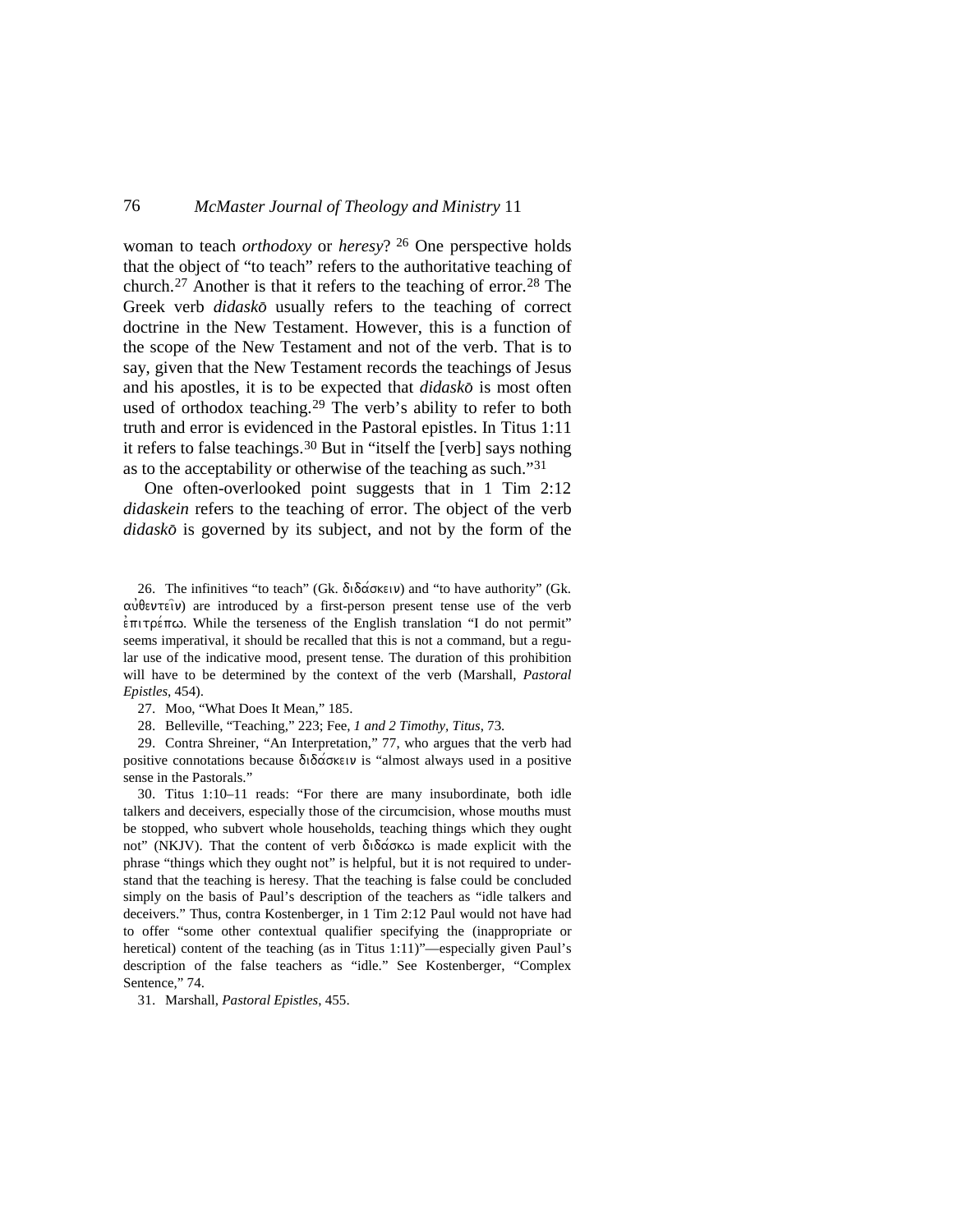verb itself. For example, when Jesus is teaching, the content of the teaching, whether it is explicit or implicit, may be understood as orthodox (Mark 4:1, 6:34, Luke 6:6, John 7:35, Acts 1:1). The same rule applies when the apostles teach. Conversely, when the person who teaches is a hypocrite, the teaching is rightly understood as falsehood (Matt 15:8–9). This analysis does not vary when the focus is narrowed to the infinitive *didaskein*. It is the character of the subject who is teaching that will determine whether a teaching is true or false. This has implications for *didaskein* in 1 Tim 2:12. Whether *didaskein* refers to false or true teaching hinges on Paul's estimation of the character of the women doing the teaching, and not on the form of the verb.<sup>[32](#page-9-0)</sup>

Paul's description of the young widows suggests that Paul knew that the false teachers had had their greatest success with at least one segment of the female portion of the church in Ephesus. Furthermore, v. 12 implies that it is directed against women who are deceived. It is Eve (Genesis 3), who was deceived, who is used as a parallel to the women in the prohibition. Coupled with Paul's awareness of the false teachers' success with women, this "strongly suggests the conclusion that behind the present pro-hibition lies some particular false teaching by the women."[33](#page-9-1)

<span id="page-9-0"></span>32. Schreiner holds that "[T]he fact that  $\delta \tilde{\delta}$ ασκειν has no object strongly suggests that the verse is a positive command" (Schreiner, "An Interpretation," 77). Contrary to Schreiner's objection, that the verb has no object is probably irrelevant. It is the subject that determines the content of the teaching, not the form of the verb. The question thus becomes, "What did Paul think of the women who were teaching in 2:8–15?" Furthermore, in the New Testament there are several instances where the verb  $\delta \tilde{\delta}$  and  $\tilde{\delta}$  as no object that makes explicit the nature of the teaching (Matt 11:1; 26:22; Mark 2:13; 6:6; Luke 5:3; 5:17; Acts 11:26; Rom 2:21). The examples listed here are not given so as to imply that we cannot know whether teaching is orthodox or not. Rather, they raise the question, which is not asked by Schreiner, as to *how we may know that a teaching is orthodox or heresy*. When there is no object to define the nature of the teaching, the content of the teaching must be inferred from the surrounding verses and chapters, which is all that this reading is doing for 1 Tim 2:12. More specifically, this must include a consideration of the subject who is doing the teaching.

<span id="page-9-1"></span>33. Marshall, *Pastoral Epistles*, 458. In today's polemical context, anyone who argues that women were teaching in Ephesus is viewed as having an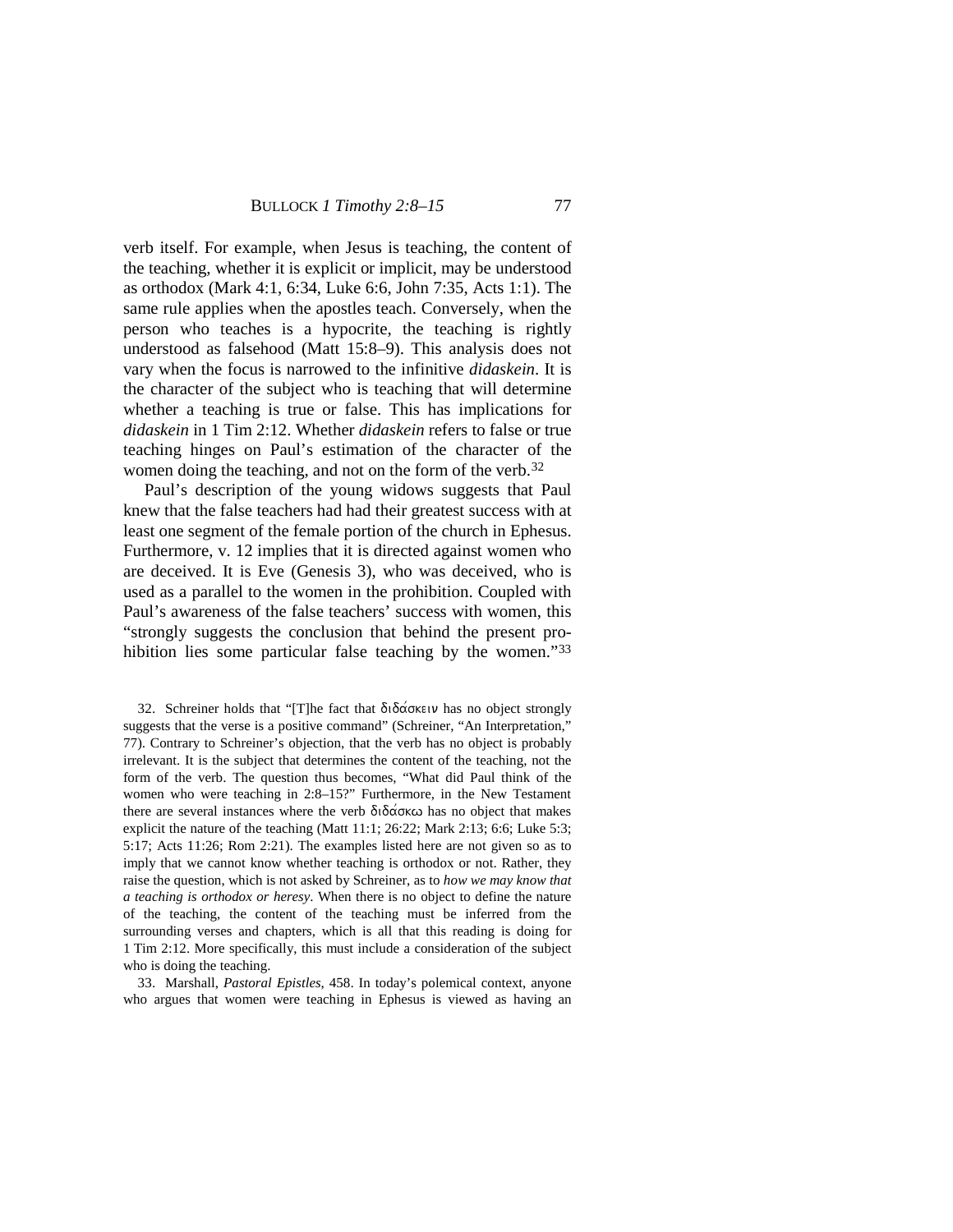Hence, *didasko* does not refer to orthodox doctrinal instruction, but rather to the teaching of falsehood.<sup>[34](#page-10-0)</sup> This is what these women who have "turned after Satan" are prevented from teaching.

The second infinitive, *authentein*, is typically understood to represent the authority of an office-holder in the church. But *authentein* contains a forceful element that is lost by the translation "to have authority" (NIV). In 1 Tim 2:12, the verb is better rendered "domineer." This is suggested through a combination of three lines of reasoning: (1) the external evidence of word studies, (2) Paul's over-riding concern for the church's demeanor in 1 Tim 2:8–15, and (3) the manner in which *authentein* is joined with the previous infinitive *didaskein*. To the first of these we now turn.

One important word study is Al Wolters's, "A Semantic Study of  $\alpha \hat{\theta}$  audiofying and Its Derivatives." Wolters separates the use of the noun from the verb. As for the noun, *authente*<*s*, Wolters delineates how the sense of "murderer" was not present in koine Greek.[35](#page-10-1) He concludes that the verb should be understood as deriving from the sense that it had "in the living Greek of the day," namely, "master.'" The authority that underlies the meaning "master" is thus taken to be the basis of the authority of the office of elder within the church. In light of his analysis, Wolters concludes that there seems to be no basis for the claim that *authentein* in 1 Tim. 2:12 has a pejorative connotation, as in "usurp authority" (KJV) or "domineer."[36](#page-10-2)

It is of interest to note that in his conclusion, Wolters differs from Henry Baldwin, even if ultimately they would both prefer

agenda that is driving their exegesis. However, in a different context, John Chrysostom commented on 1 Tim 2:14 that Eve taught Adam when she gave him the forbidden fruit. "The woman taught once, and ruined all" (Homily IX: 1 Timothy ii.11–15, 435–36).

<span id="page-10-0"></span>34. Schreiner, "An Interpretation," 104, has overstated the case when he says: "there is no evidence that the infinitive  $\delta \tilde{\delta} \alpha \tilde{\delta} \alpha \tilde{\delta} \beta \tilde{\delta} \alpha$  is a rendered "to teach falsely." His analysis does not consider how the object of this verb is governed by its subject.

<span id="page-10-1"></span>35. Wolters, "Semantic Study," 152.

<span id="page-10-2"></span>36. Ibid., 170.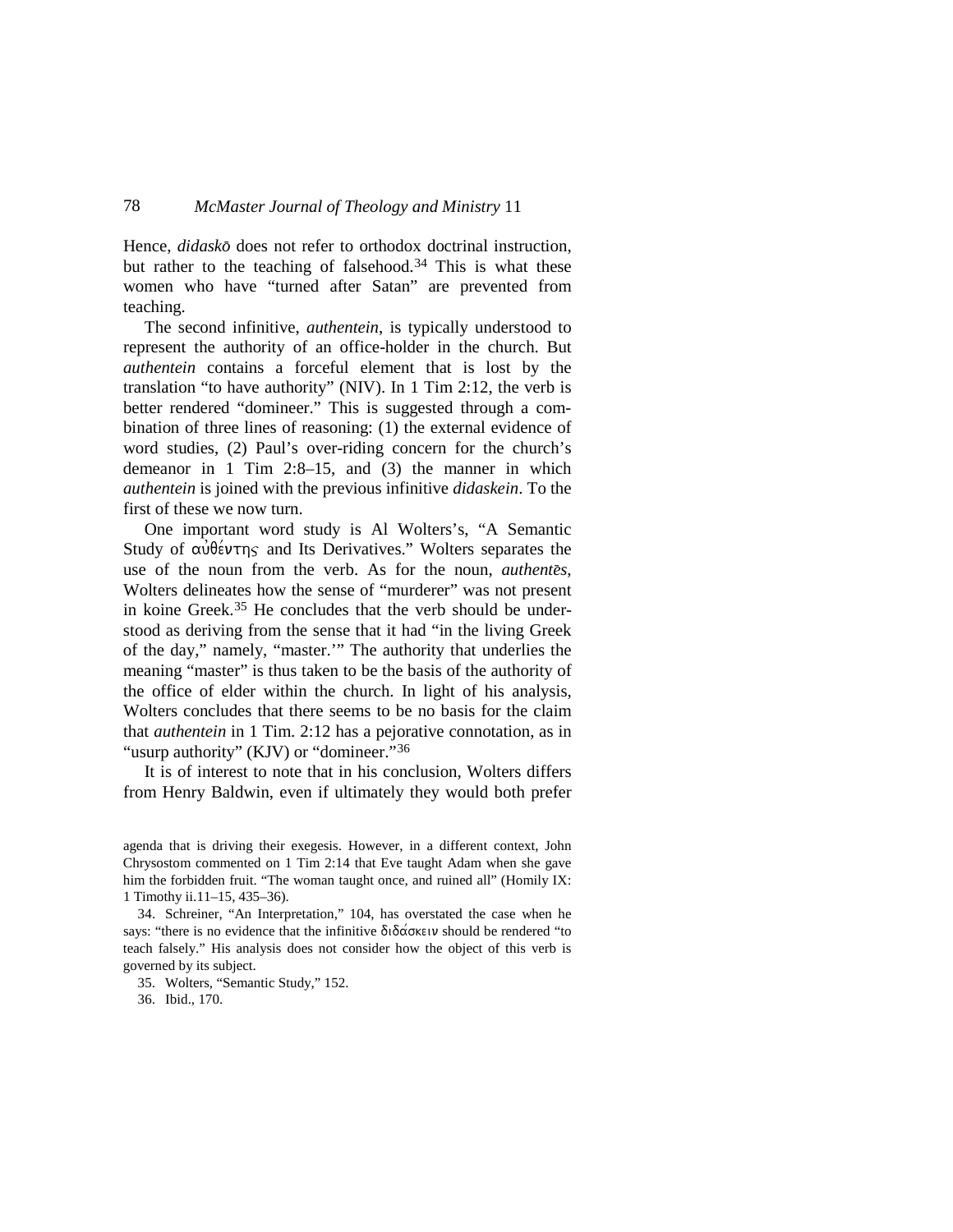the translation "have authority over" for 1 Tim 2:12. On the basis of a word study *alone*, Baldwin leaves open the possibility of rendering the term "to control, to dominate" or "to compel."[37](#page-11-0) Nevertheless, without reviewing the entirety of Wolters's article, two matters deserve comment. The first is his treatment of BGU 1208.38. The second is his discussion of the noun's translation. From this, it shall be concluded that although Wolters's article is a helpful study, his application to 1 Tim 2:12 does not do justice to the forcefulness of *authentein*.

BGU 1208.38 is an extra-biblical use of *authentein* that is dated 27 BC. Its proximity to 1 Timothy makes this witness especially important. Wolters relies on Liddell-Scott-Jones and other "standard lexica" to derive the meaning "to have full power over or authority over." To understand BGU 1208 as having "full power *over*" is grammatically untenable. The preposition *pros* with the accusative does not carry the sense of "over" in the Greek. Being attentive to the range of meanings permitted by the use of *pros* with the accusative, Linda Belleville suggests that BGU 1208 be understood as "I had my way *with* him" or perhaps "I took a firm stand *with* him." [38](#page-11-1) Despite this criticism, what is particularly helpful about LSJ's treatment of BGU 1208 is its inclusion of the forceful element in *authentein*. Indeed, what does it mean to exercise *full* power over someone, as opposed to simply exerting power? Unfortunately, this aspect of LSJ's definition is not discussed by Wolters. However, Wolters does discuss the transfer of the derivative noun *authente*<*s* into other languages. And this will shed light on LSJ's definition of *authentein* as "having full power."

An important point in Wolters's article concerns the use of the noun. [39](#page-11-2) He concludes, "To the best of my knowledge all examples of loanwords drawn from the *authente*<*s* family depend for their meaning on *authentes* 'master,' and none has a pejo-rative sense."<sup>[40](#page-11-3)</sup> The translation "have authority over" for 1 Tim

- <span id="page-11-0"></span>37. Baldwin, "An Important Word," 51.
- <span id="page-11-1"></span>38. Belleville, "Teaching," 209–18, 214.
- <span id="page-11-2"></span>39. Wolters, "Semantic Study," 164–66.
- <span id="page-11-3"></span>40. Ibid., 166.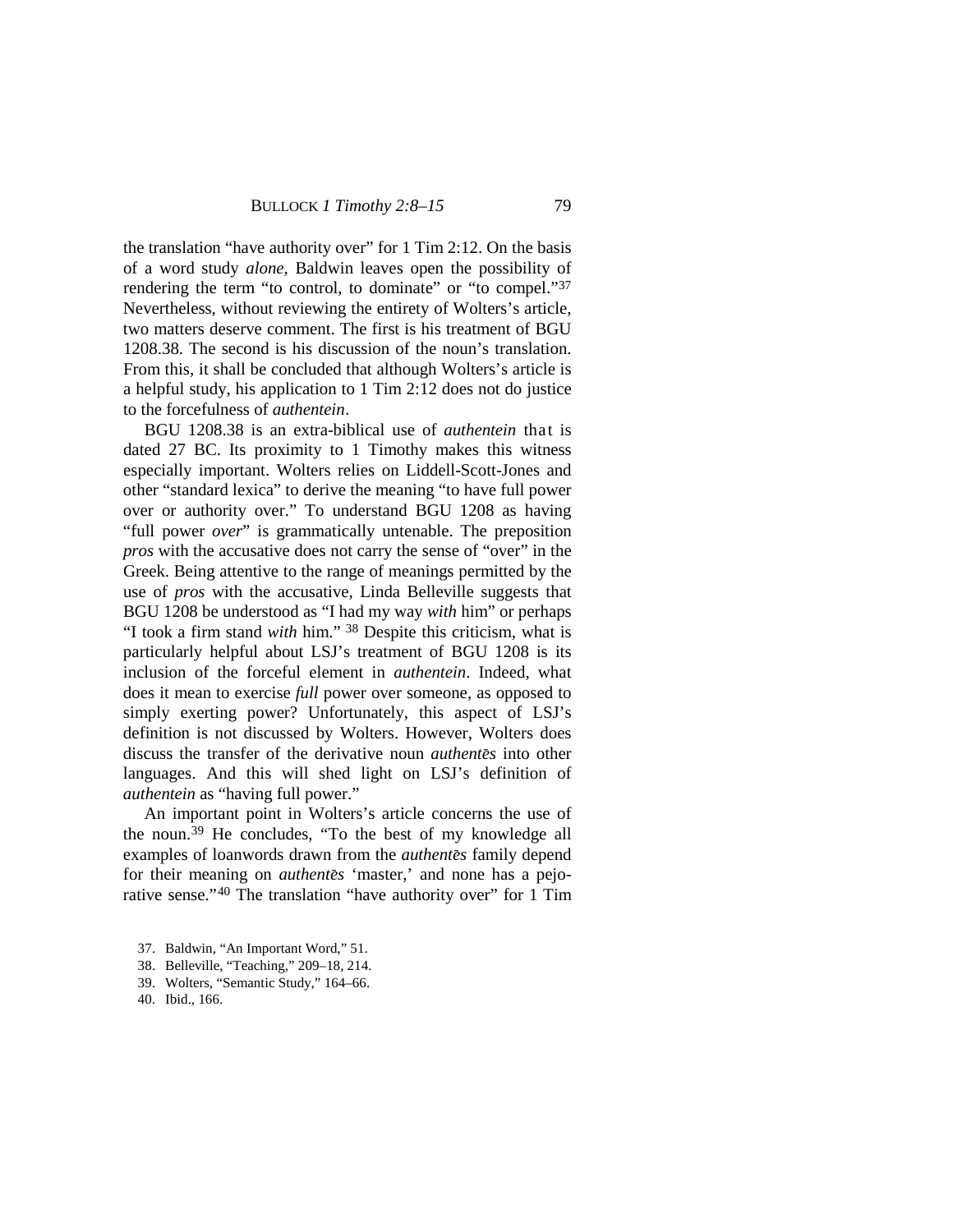2:12 thus receives further support from this reasoning. Wolters is certainly correct that the meaning "master"—and its implied authority—is present in the various borrowings of the noun into other languages. But the use of *authentes* with the sense "master" also creates other problems for understanding 1 Tim 2:12 simply in terms of "having authority over."

Authentes translates easily into contexts that speak not only of authority, but also of the possession of an extraordinary amount of authority. For example, Wolters shows that the term was taken over into Turkish as *effendi* meaning "master."<sup>[41](#page-12-0)</sup> He links this pattern of transfer (i.e., *authentes* to *effendi*) to 1 Tim 2:12 by extracting *only* the notion of authority from the translation. Excluded from consideration is the quantity of authority that is present in *effendi* and *authente*<*s*. It is those excluded aspects that make understanding 1 Tim 2:12 as "authority over" problematic.

There is much more to the term *effendi* than simply the notion of authority. Middle Eastern specialist Kenneth Bailey has commented on this loan word by noting that the Sultan to whom this referred had "life and death powers over the people of his empire."<sup>[42](#page-12-1)</sup> This level of authority is consistent with LSJ's rendering of BGU 1208.38 as having "*full* power or authority over." But it is hard to imagine Paul granting "full power" in this sense to the elders of Christ's church. In short, Wolters seems to have proven his case too well. The extra-biblical use of *authentein* testifies to an excess of power when compared to that of an elder. Otherwise put, the extra-biblical evidence relates to 1 Tim 2:12 in the same way a guest sleeps on a "Procrustean bed." The excess is cut off in order to make it fit. On the other hand, the notion of *authentein* as having "*full* power over" and the use of its derivative noun *authente*<*s* to create *effendi* (who were masters possessing the power to take a life) renders *authentein* susceptible to the translation "to lord it over," or more colloquially, "to dominate." However, negative connotations do not seem to be

<span id="page-12-1"></span><span id="page-12-0"></span><sup>41.</sup> The pronunciation of *authente*<*s* at the time this word was borrowed into Turkish would have been very similar to *effendi*, since au was pronounced av, and the letter eta was pronounced "ee" as in see.

<sup>42.</sup> Bailey, "Women", 8.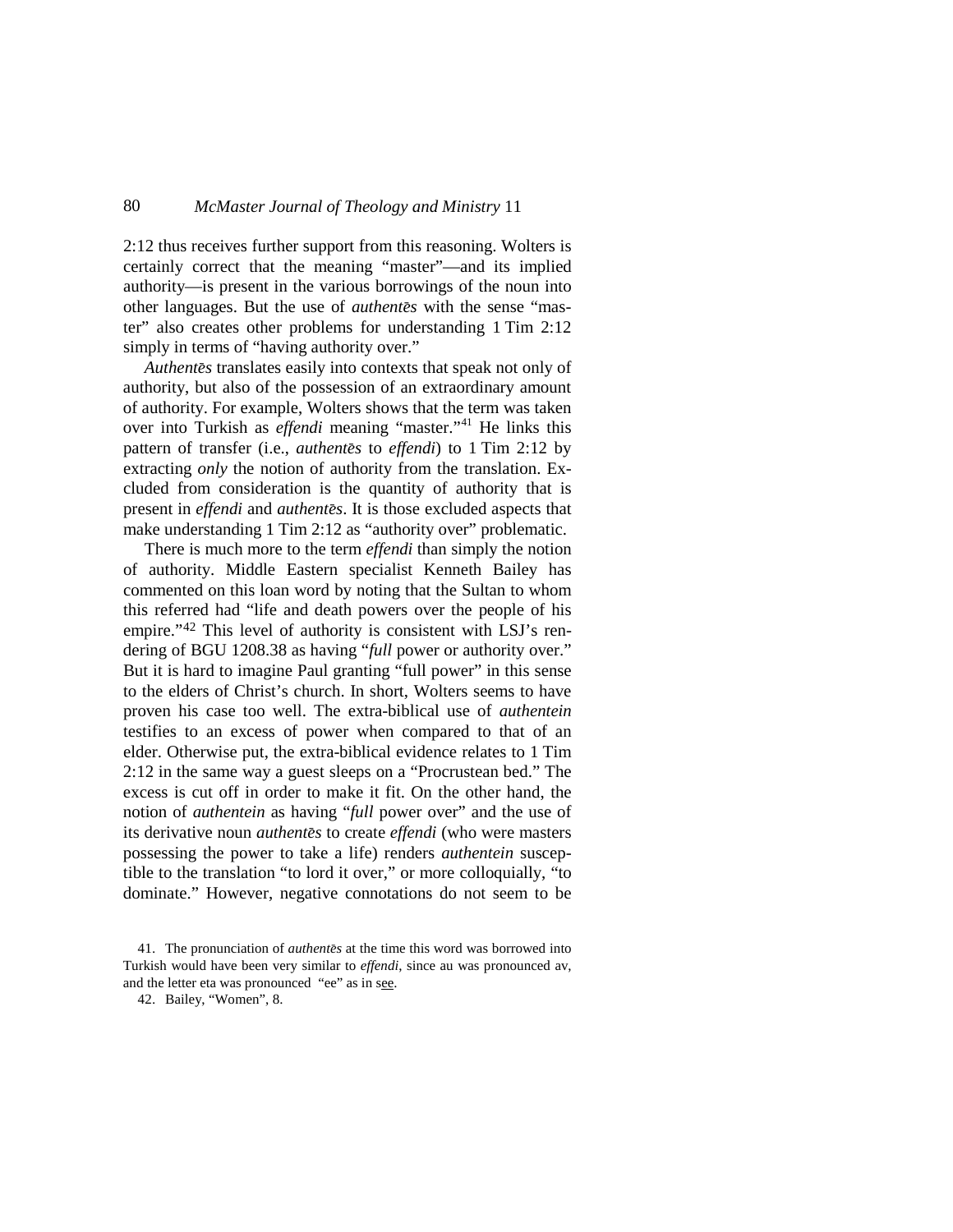necessarily associated with the verb. Here the quantity of authority is what is at issue. Thus, before any negative connotation can be associated with the verb, the literary context and syntax of 1 Tim 2:12 must also be considered.

The verb *authentein* appears only once in the New Testament and has a range of meanings in extra-biblical writings. The range of meanings may be narrowed by considering the dominant theme of the pericope in which it appears. It is located at the center of a double *inclusio* that is concerned with the church's demeanor. *Authentein* is first enclosed by a concern for "propriety" (*sōphrosunē*; 1 Tim 2:9, 15). Then it is enclosed by a concern for "quietness" (*hēsuchia*; 1 Tim 2:11-12). Both terms refer to the way a person handles themselves, or their demeanor. In this connection, it is useful to recall that *katastole*< in 1 Tim 2:10 refers not only to the women's dress, but also her "deport-ment" or the manner in which she conducts oneself.<sup>[43](#page-13-0)</sup> Paul mentions *authentein* in a context where the manner in which people act is uppermost in his thoughts, both immediately before and after v. 12. It seems reasonable that his use of *authentein* in this context would be directed towards the women's demeanor. Indeed, we should be surprised were it not. Combined with the earlier attestation for a forceful meaning for the verb (BGU 1208.38), this literary context suggests that something about their demeanor seemed forceful or heavy-handed. However, before the meaning of *authentein* can be determined with even greater precision, the syntax of v. 12 also requires that *authentein* be related to the infinitive "to teach."

The infinitive *authentein* is joined to the first infinitive *didaskein* by the conjunction *oude*. This requires that the author have the same perspective on both infinitives. Thus, if *didaskein* or *authentein* can be shown to have a positive or negative connotation, then the other infinitive will have the same connotation. [44](#page-13-1) As we have already seen, in this context, *didaskein* has a negative sense. It is used to prevent deceived women

<span id="page-13-1"></span>44. Kostenberger, "Complex Sentence," 74.

<span id="page-13-0"></span><sup>43.</sup> Schreiner, "An Interpretation," 94.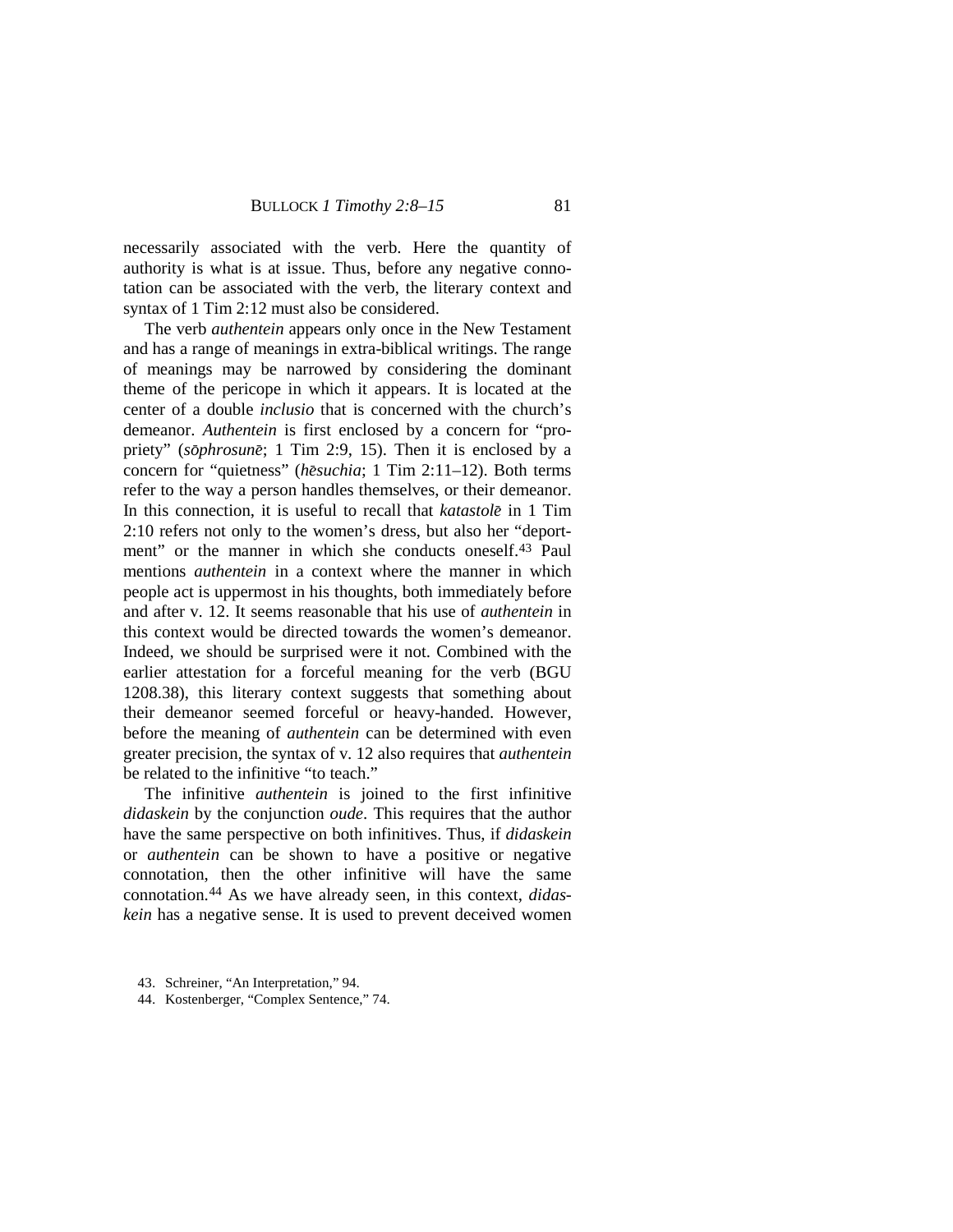from teaching. Joining *authentein* to *didaskein* re-enforces the notion that *authentein* will have a negative connotation.

The conclusion of v. 12 also suggests that *authentein* refers to a wrong demeanor, such as domineering. In v. 11 the women are to "be in silence." As we have already seen, *he suchia* refers not to the absence of speech, but to a tranquil demeanor (1 Tim 2:2). This has implications for v. 12. Where the solution resides in enjoining a particular demeanor, it stands to reason that the problem also relates to the women's demeanor. The demeanor that caused the problem would thus be one that manifested a lack of "peace" or "tranquility." "Domineer" would certainly be close to the mark. Thus, words studies, the literary context and syntax combine so that *authentein* is best rendered negatively with the sense "to dominate" and not in the neutral or positive sense of "to have authority."[45](#page-14-0)

Although *didaskein* and *authentein* are two separate verbs, it is most likely that they are describing a single activity.<sup>[46](#page-14-1)</sup> Thus on

<span id="page-14-0"></span>45. This article has largely accepted Wolters's analysis as to the extrabiblical uses of *authentein*. It only questions whether the correct conclusions have been drawn from his analysis. However, for an analysis that argues forcefully for the sense of "domineer" as being present in the extra-biblical references, see Belleville "Teaching," 209–18.

<span id="page-14-1"></span>46. First, as Blomberg, "Neither Hierarchicalist nor Egalitarian," 363, points out, in 1 Timothy 2 Paul has a pattern of "using pairs of partly synonymous words or expressions to make his main points." He lists the following: "Verse 1 speaks of 'petitions,' 'prayers,' 'intercessions,' and 'thanksgivings'; verse 2a, of 'kings and all those who are in authority'; verse 2b, 'of peaceful and quiet' lives and of 'godliness and holiness'; verse 3, of 'good and acceptable' behavior; verse 4, of being 'saved' and coming 'to a knowledge of the truth'; verse 5, of our 'God and Savior'; verse 7a, of a 'herald and apostle'; verse 7b, of Paul's assertion, 'I speak truth; I do not lie'; verse 8, of 'wrath and wranglings'; verse 9a, of 'decency and propriety'; and verse 9b, of 'gold and silver.'" Each of the members of these pairs may be distinguished from each other; however it is clear that Paul has one main group in mind for each pair. It seems likely that this is also the case for *didaskein* and *authentein*. Second, vv. 11 and 12 are in antithetical parallel format. The learning in verse 11 is contrasted to the teaching that the women are prohibited from doing in v. 12. The learning in v. 11 is *modified* by the phrases "in quietness" and "in all submission." These modifiers correspond to "have authority over." This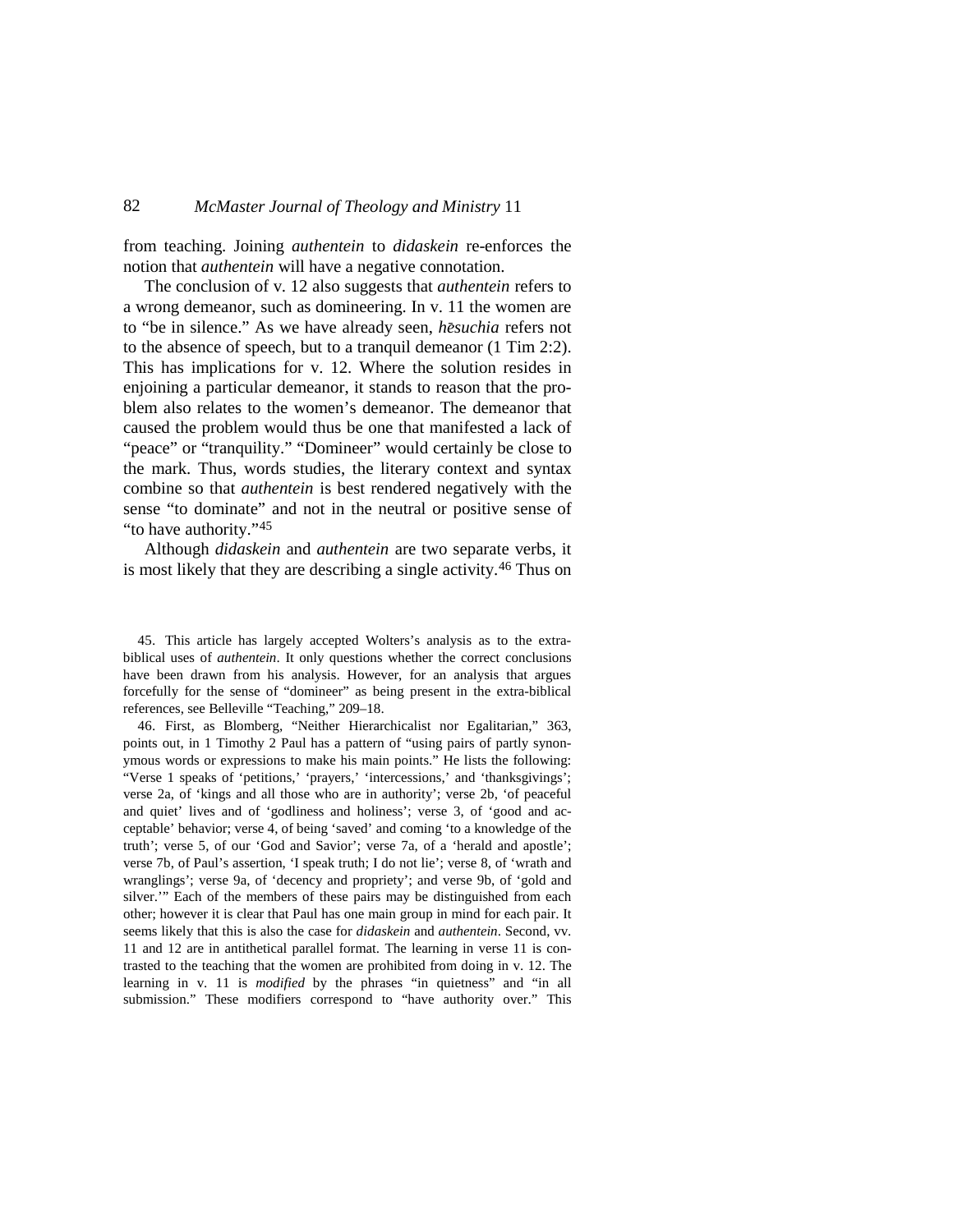this basis, v. 12 may be understood as "I do not permit a women to teach a man error in a domineering manner." Obviously Paul's point is not that teaching error is acceptable if done politely. Rather, a woman may not domineer in order to advance heresy, which was most likely what was happening. Were she not advancing heresy, the heavy-handed demeanor would not be necessary. Here in v. 12, the women's conduct echoes the larger concern in 1 Timothy, that the household of God would know how to conduct itself. Teaching is not wrong, but domineering in order to teach error is.

Paul justifies this prohibition by refuting two of the false teachings. First Timothy 2:13 is a genealogical treatment of Adam and Eve. In 1 Tim 1:4 Paul informs Timothy that the heretics are fixated on "endless genealogies." Inasmuch as genealogies deal with "who comes from who," in 1 Tim 2:13 Paul seems to be explaining why these women may not teach, because[47](#page-15-0) they have been wrongly espousing some understanding of Adam and Eve that gave chronological priority to the woman.

The second false teaching is addressed in 1 Tim 2:14. Here Adam retains his personal name, but Eve is now referred to as "the woman." Neither is the verse balanced internally. A balanced verse would read, "Adam was not deceived but the woman was deceived." Had it been Paul's intention simply to point out the woman's deception in the fall and Adam's lack thereof, this would have been adequate. However, Paul gives particular emphasis to the woman's deception. This is done first with the perfective use of the preposition *ek* joined to the verb *apatao*< (deceive), so that Paul says of Eve that she has been exapatetheisa (lit. "really deceived!").<sup>[48](#page-15-1)</sup> The second imbalance occurs when Paul states something of the woman that he does

<span id="page-15-1"></span><span id="page-15-0"></span> $48. \; \text{èξαπατάω}$  can be used on its own to describe deception. For example, 2 Cor 11:3 applies it to Eve. Interestingly enough, nowhere else in the New Testament are  $\alpha \pi \alpha \pi \alpha \omega$  and  $\epsilon \xi \alpha \pi \alpha \pi \alpha \omega$  brought together as they are 1 Tim 2:14. Juxtaposing  $\alpha \pi \alpha \alpha \omega$  with  $\epsilon \xi \alpha \pi \alpha \tau \alpha \omega$  heightens Paul's intention of making a comparative contrast between the man and the woman.

suggests that *authentein* relates to *didaskein*, not as a separate activity, but as a way of describing a single activity.

<sup>47.</sup> Gk.  $\gamma$ άρ.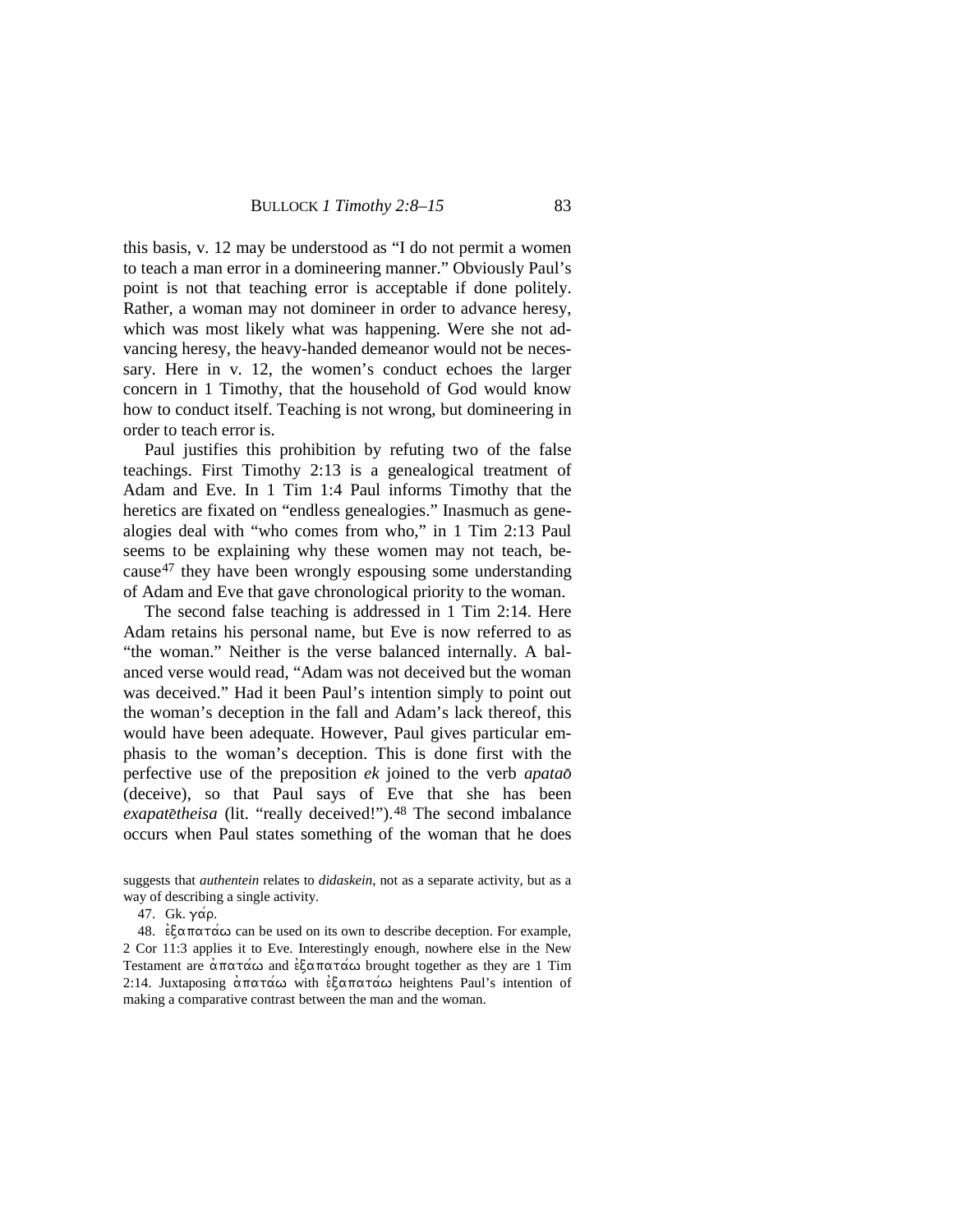not say of Adam; "she became a transgressor." Paul's point is certainly not to introduce a contrast that suggests that the man did not become a transgressor. Rather, he seems to be countering a teaching that denied or downplayed Eve's deception.

Analogies that portrayed Eve as one who was enlightened rather than deceived were indeed present in diaspora Judaism when Paul wrote 1 Timothy. Philo of Alexandria's *On the Cherubim* moves in this direction. Like Paul, Philo also refers to Adam by his name, but refers to Eve first as the "woman" and then later by her personal name. In an allegory that relates the mind to the body's sense perception, Philo refers to Adam as mind, which, without perception, is "blind and helpless." Whereupon, the woman, being perception, "directed masses of light toward the mind and dispersed the mist. She rendered the mind capable of seeing distinctly and with the utmost clarity the nature of the bodies, as now being a master."[49](#page-16-0) Far from being deceived, here the woman is portrayed as one who enlightens.

Philo himself did not understand Eve as an enlightened individual. [50](#page-16-1) But traditions that allegorized Eve as a person who either taught or enlightened can be found in Jewish apocryphal wisdom writings (second century BC), and much later in gnostic writings.[51](#page-16-2) For example, the gnostic document, the *Apocalypse of Adam*, (written well *after* 1 Timothy) has Adam say of Eve, "She taught me a word of knowledge of the eternal God."[52](#page-16-3) Other gnostic examples could be added.<sup>[53](#page-16-4)</sup> Their relevance to Philo is simply to observe that his tendency to allegorize Adam and Eve was not an isolated phenomenon. Philo stands in an

49. Cited in Kroeger and Kroeger, *I Suffer Not a Woman*, 147–48, 215–16.

50. Perkins, "Gnostic Eve", 45.

<span id="page-16-2"></span><span id="page-16-1"></span><span id="page-16-0"></span>51. Perkins discusses Jewish (non-gnostic) allegorical readings of Eve in apocryphal wisdom literature. She notes, "There is nothing particularly 'Gnostic' in an exegetical tradition which understands Eve to be a principle of Wisdom and spiritual enlightenment for humanity." Ibid., 46.

52. Ibid., 58.

<span id="page-16-4"></span><span id="page-16-3"></span>53. *The Apocrypohon of John* has Adam describe Eve saying, "And he (Adam) saw the woman beside him. And in that moment the luminous Epinoia appeared, and she lifted the veil which lay over his mind. And he became sober from the drunkenness of darkness" (www.gnosis.org/naghamm/apocjn.html).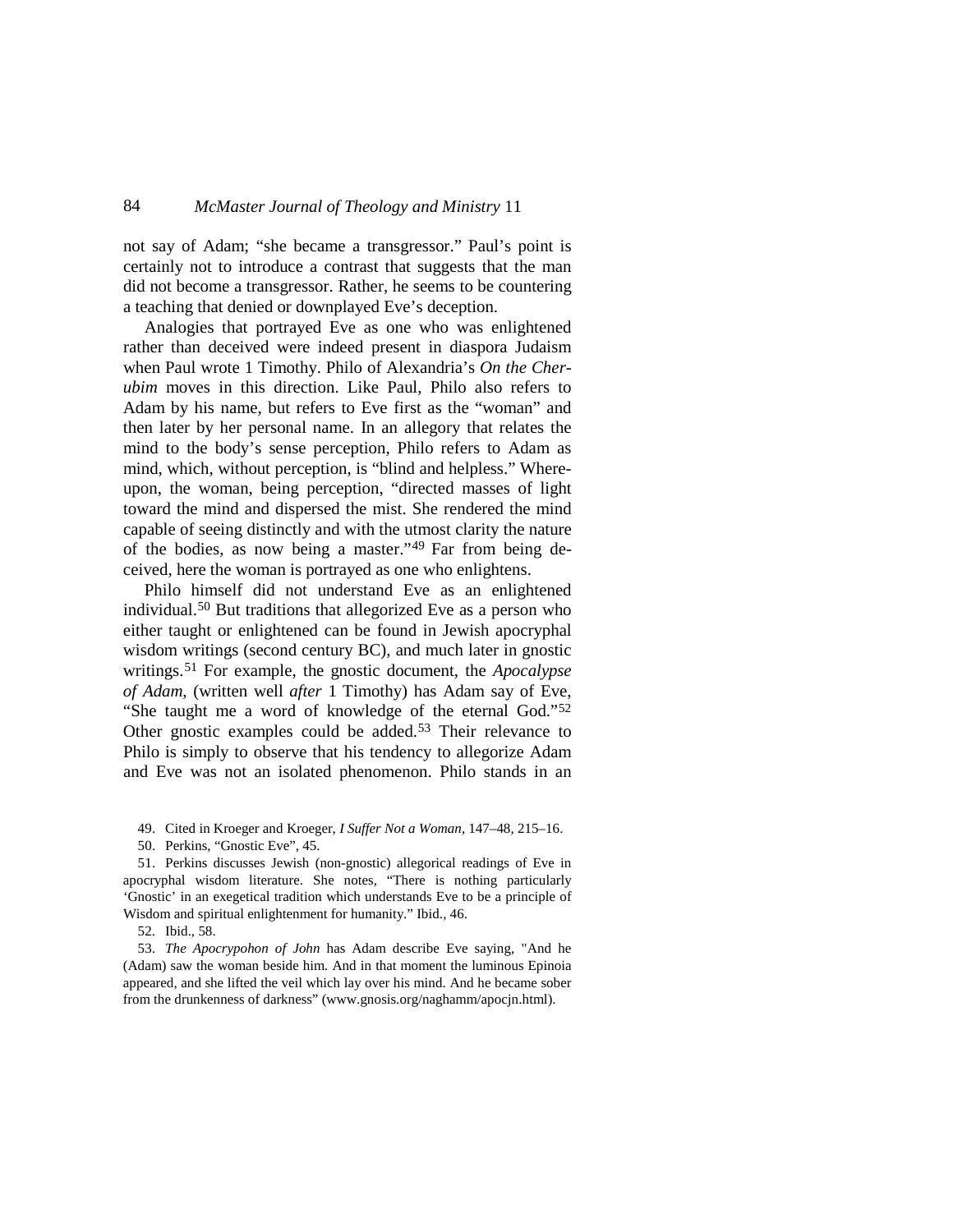allegorical exegetical tradition that both pre- and post-dates him. It would have been simple to develop a heretical rationale for women to teach based on Philo's portrayal of Eve as someone who directed "masses of light toward the mind."

That Paul was correcting false doctrines in vv. 13 and 14 is further suggested by his use of the verb  $s\bar{o}z\bar{o}$  in 1 Tim 2:15. Paul concludes his instructions to women by pointing to behavior that would be a demonstration of propriety (Gk. *sophrosune*; also 1 Tim 2:9)[.54](#page-17-0) Yet what exactly Paul meant with his solution in 1 Tim 2:15 has been much disputed.[55](#page-17-1) Referring to the woman mentioned in 1 Tim 2:11–15a, Paul says "she will be saved" (Gk. *sothesetai*).<sup>[56](#page-17-2)</sup> The verb *sozo* is used in the fullest sense of eschatological salvation. The idea that women would be saved through childbearing goes against the core of Paul's theology that people are saved by faith. The awkwardness of this statement is alleviated by reading it in light of the false teachers whom Paul was opposing.

The false teachers had forbidden marriage and "probably sex generally" (1 Tim 4:3). [57](#page-17-3) As such, any woman following their teachings would not have children. By listening to the false teachers, Paul said that they had "turned aside after Satan" (1 Tim 5:13). This would place their salvation in question, to say the least. Paul's advice to the young widows is thus for them to marry and bear children and manage the house (1 Tim 5:14). This is the same advice that Paul gives in 1 Tim 2:15, with a slightly different emphasis. By prescribing childbirth, Paul is

<span id="page-17-0"></span>54. Susan Foh has described v. 15 as a *non sequitor* (cited in Scholer, "Place of Women," 195, from Susan Foh, *Women and the Word of God: A Response to Biblical Feminism*. Grand Rapids, Baker, 1980, 128. However, the use of σωφροσύνη as an *inclusio* emphasizes the literary unity of the passage. Readings that treat v. 15 as peripheral to the main argument are rightly criticized as deficient. See, e.g., Scholer, "Place of Women," 195, n. 9.

<span id="page-17-1"></span>55. See the various options in Marshall, *Pastoral Epistles*, 469–70 or Coupland, "Salvation through Childbearing?" 302–3. A fine treatment of the grammatical issues of 1 Tim 2:15 is Porter, "What Does It Mean to Be Saved by Childbirth."

<span id="page-17-2"></span>56. Porter, "What Does It Mean to Be Saved by Childbirth," 98.

<span id="page-17-3"></span>57. Moo, "What Does It Mean," 181.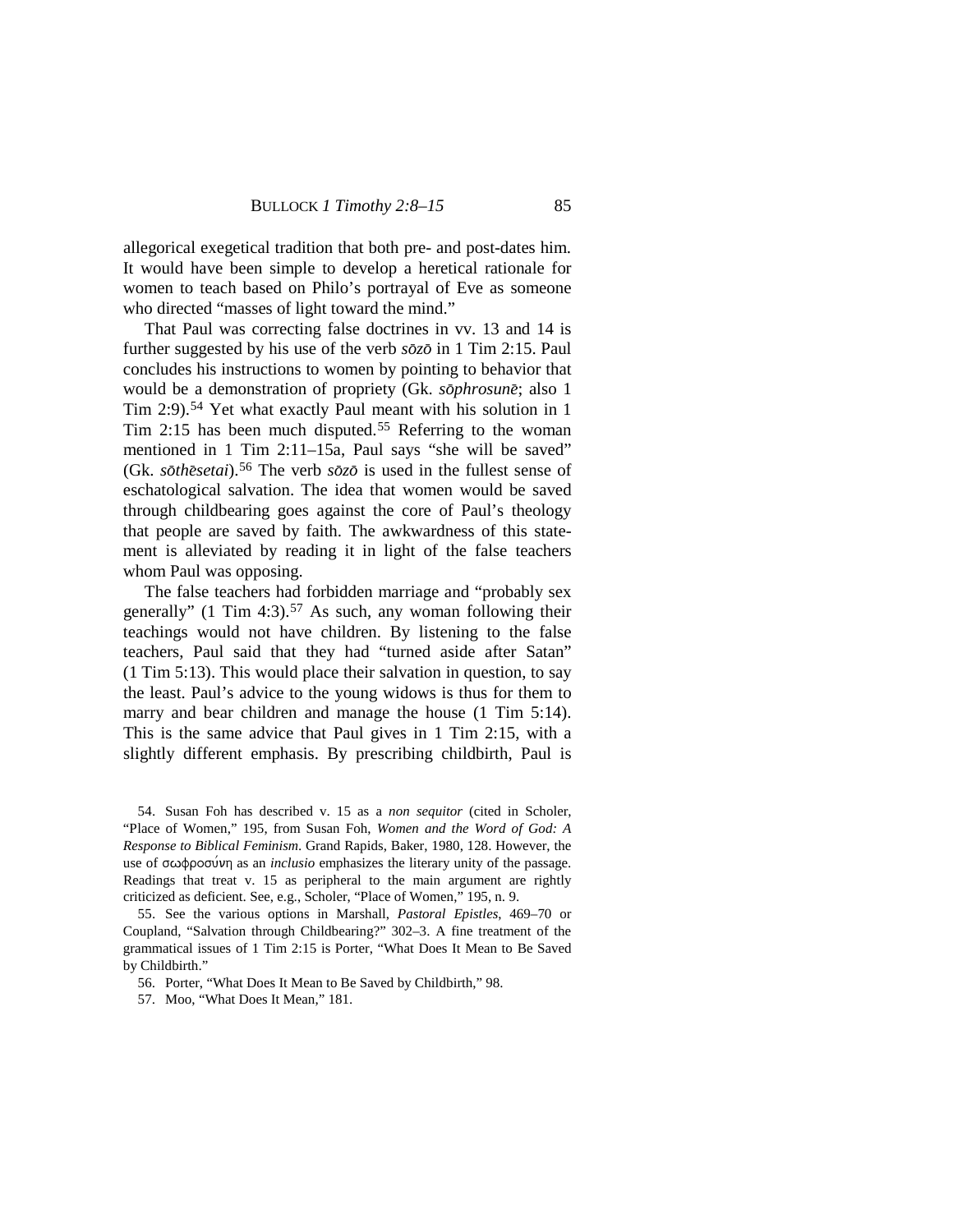correcting another point of the false doctrine. Childbirth itself does not save, but by marrying and having children the young widows would demonstrate that they have repudiated the false doctrine which forbade marriage. This would explain Paul's use of the verb  $s\bar{o}z\bar{o}$  in a context dealing with childbirth. The closing qualification, "if they continue in faith, love and holiness with propriety" reflects both Paul's hope for these women, as well as his reticence in regards to their standing in the faith. It is this reticence, born out of their connection with the false teachers, that leads Paul to forbid them to teach.

#### *Bibliography*

- Bailey, Kenneth. "Women in the New Testament: A Middle Eastern Cultural View." *Theology Matters* 6 (2000) 1–11.
- Baldwin, Henry Scott. "An Important Word." In *Women in the Church: An Analysis and Application of 1 Timothy 2:9–15*, edited by Andreas J. Kostenberger and Thomas R. Schreiner, 39–51. 2nd ed. Grand Rapids: Baker, 2005.
- Bauer, Walter, W. F. Arndt, and F. W. Gingrich. *A Greek-English Lexicon of the New Testament and Other Early Christian Literature*. Revised and edited by Frederick William Danker. 3rd ed. Chicago: University of Chicago Press, 2000.
- Belleville, Linda. "Teaching and Usurping Authority." In *Discovering Biblical Equality; Complementarity without Hierarchy*, edited by Ronald Pierce and Rebecca Merrill Groothuis, 205–23. Downers Grove: IVP, 2004.
- Blomberg, Craig. "Neither Hierarchicalist nor Egalitarian." In *Two Views on Women in Ministry*, edited by James R. Beck and Craig L. Blomberg, 329–72. Grand Rapids: Zondervan, 2001.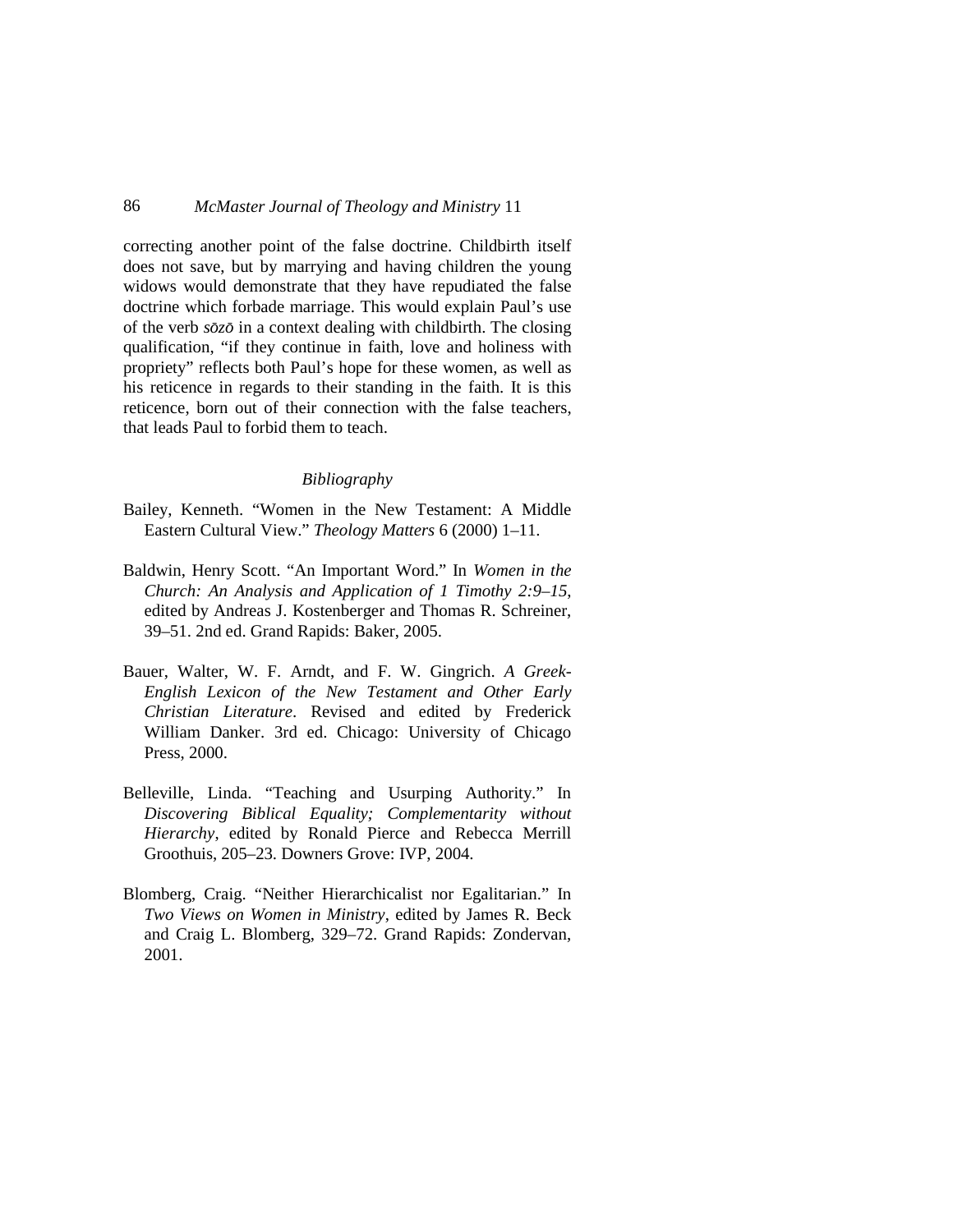- Carson, D. A., Douglas J. Moo, and Leon Morris, *An Introduction to the New Testament*. Grand Rapids: Zondervan, 1992.
- Chrysostom, John. "Homily IX: 1 Timothy ii.11–15." In *Nicene and Post-Nicene Church Fathers*, edited by Philip Schaff, 13:435–36. Grand Rapids: Christian Classics Ethreal Library, 2002.
- Coupland, Simon. "Salvation through Childbearing? The Riddle of 1 Timothy 2:15." *ExpTim* 112 (2001) 302–3.
- Fee, Gordon D. *1 and 2 Timothy*, *Titus*. Peabody, MA: Hendrickson, 1984.
- Hugenberger, Gordon P. "Women in Church Office: Hermeneutics or Exegesis? A Survey of Approaches to 1 Timothy 2:8–15." *JETS* 35 (1992) 341–60.
- Kostenberger, Andreas J. "A Complex Sentence: The Syntax of 1 Timothy 2:12." In *Women in the Church: An Analysis and Application of 1 Timothy 2:9–15*, edited by Andreas J. Kostenberger and Thomas R. Schreiner, 53–84. 2nd ed. Grand Rapids: Baker, 2005.
- Kroeger, Richard Clark, and Catherine Clark Kroeger. *I Suffer Not a Woman: Rethinking 1 Timothy 2:11–15 in Light of Ancient Evidence*. Grand Rapids: Baker, 1992.
- Marshall, I. H. *The Pastoral Epistles*. Edinburgh: T. & T. Clark, 1999.
- Moo, Douglas. "What Does It Mean Not to Teach or Have Authority over Men?" In *Recovering Biblical Manhood and Womanhood*, edited by John Piper and Wayne Grudem, 179– 93. Wheaton, IL: Crossway Books, 1991.